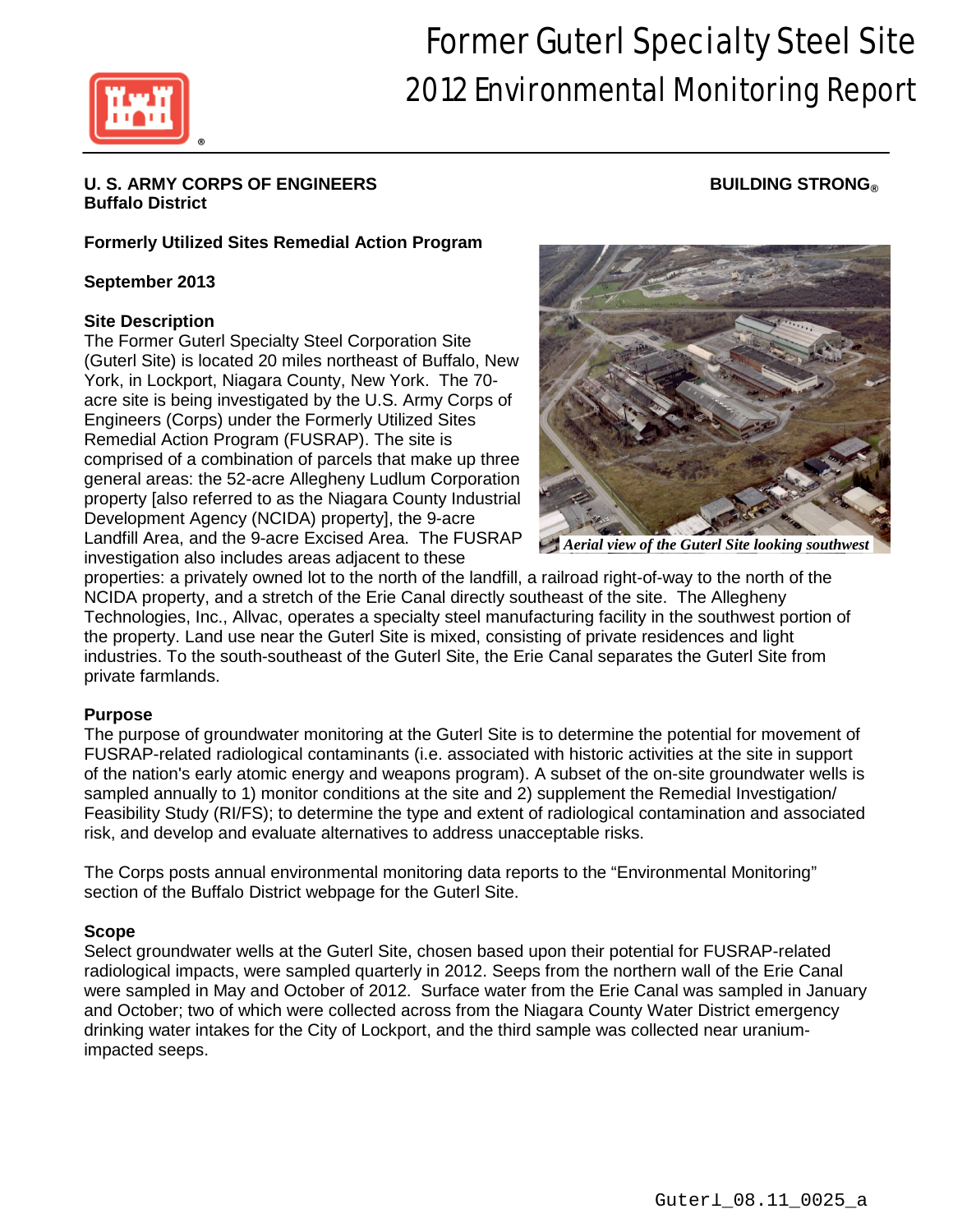Figure 1 shows the 2012 locations of the 34 shallow and deep groundwater wells, six seeps, and three surface water samples. Samples collected from these locations were analyzed at a laboratory for uranium; the most mobile (i.e. fastest moving) FUSRAP-related radiological contaminant at the Guterl Site.

# **Results and Interpretation**

Table 1 lists the unfiltered (total) and filtered (dissolved phase) analytical results for the 2012 surface water samples collected in the Erie Canal. Surface water location SW-1 was sampled in January and May of 2012 and SW-2 was sampled in May 2012. The results indicate that the surface waters of the Erie Canal do not show elevated concentrations of uranium.

Table 2 presents the unfiltered and filtered analytical results for the 2012 groundwater samples collected at the site. The groundwater sample results indicate that multiple wells show low-level impacts of uranium. The results are consistent with historical (i.e. 2007, and 2009-2011) data as shown in Table 2. Groundwater-monitoring well MW-605D, located at the center of the Guterl Site, has the highest total uranium concentration (251 µg/L) in groundwater.

Table 3 presents the unfiltered and filtered analytical results for the 2012 seep samples collected from the northern wall of the Erie Canal. Seeps 1205-01, 1205-02 and 1205-03 were sampled in May 2012 and Seeps 12010-1, 1210-2 and 1210-3 were sampled in October 2012. The results indicate that Seeps 1205-3, 1210-1 and 1210-3, located at groundwater discharge points downstream from the Guterl Site, show low-level impacts of uranium.

# **Conclusions**

Groundwater at the Guterl Site is impacted with low-levels of uranium. Since groundwater under the Guterl Site is currently not a source of potable (i.e. drinking) water, there is no potential for exposure to the impacted groundwater and, therefore, no risk to human health.

Seeps, located at groundwater discharge points downstream from the Guterl Site, show low-level impacts of uranium. The extent of uranium impacts on the Erie Canal seeps has been determined and will continue to be monitored. The low levels of uranium in the seeps will not have an adverse impact to users of the canal.

Surface water in the Erie Canal continues to show no impacts from uranium.

Groundwater, seep, and surface water monitoring will continue in order to monitor conditions at the site and support the RI/FS for the Guterl Site.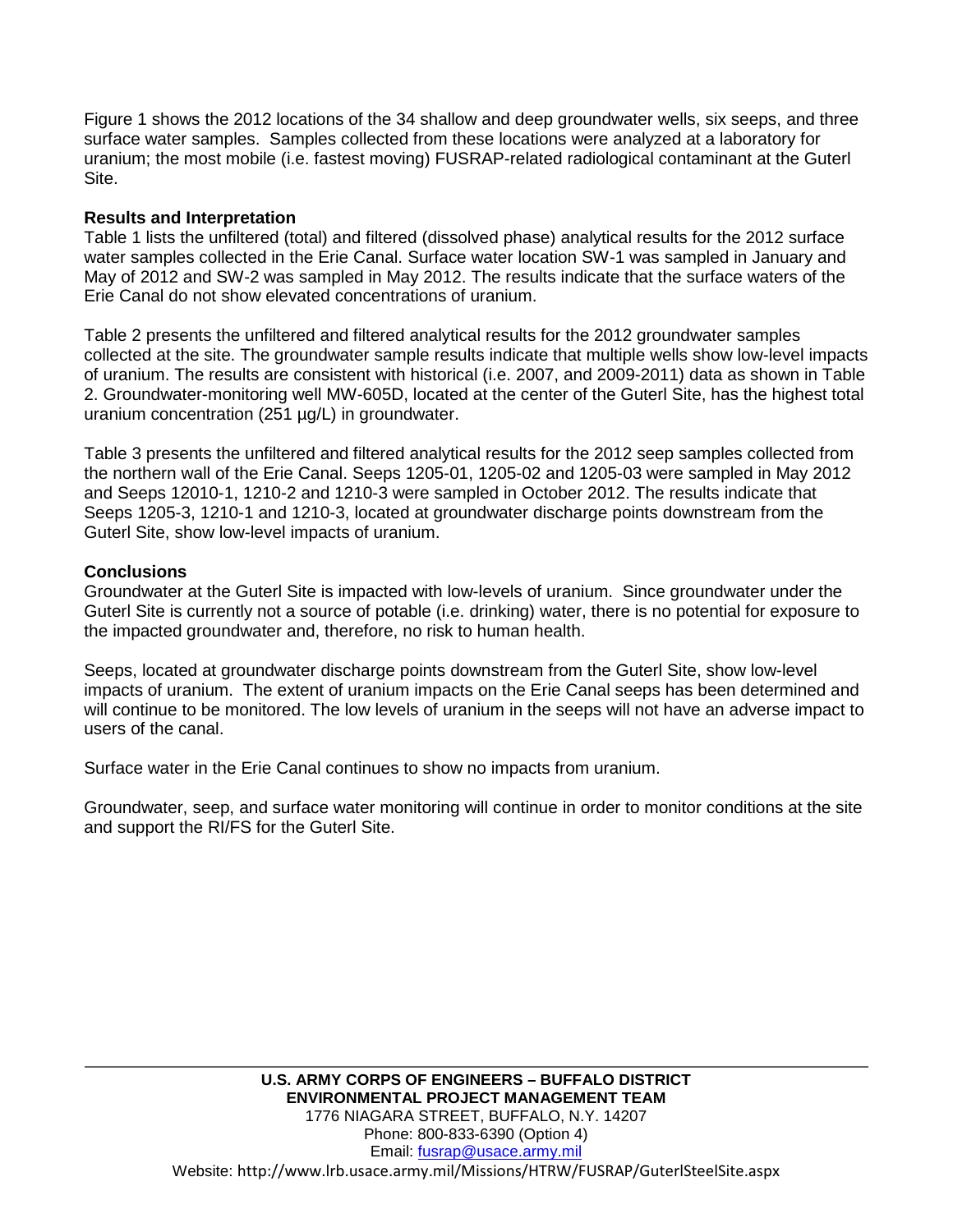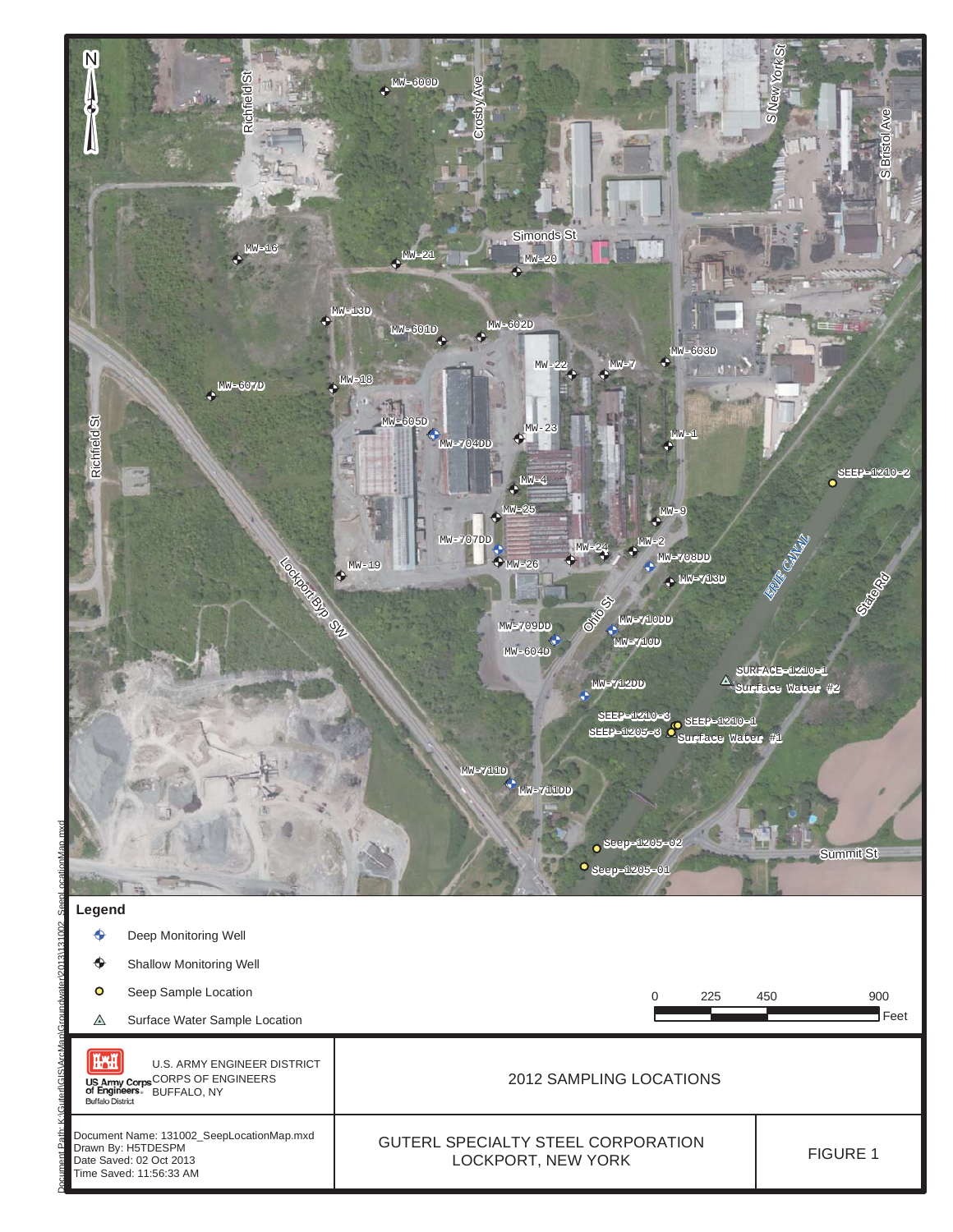# **Table 1 Former Guterl Specialty Steel Corporation 2007 and 2012 Erie Canal Surface Water Sample Results**

|                        | <b>Remedial Investigation Sampling</b><br>September 2007 |                    |                    |  |  |  |  |  |  |  |  |  |
|------------------------|----------------------------------------------------------|--------------------|--------------------|--|--|--|--|--|--|--|--|--|
| Sample ID <sup>a</sup> | $234$ U                                                  | $235$ U            | $238$ U            |  |  |  |  |  |  |  |  |  |
|                        | pCi/L <sup>b</sup>                                       | pCi/L <sup>b</sup> | pCi/L <sup>b</sup> |  |  |  |  |  |  |  |  |  |
| A09-SW-001             | $0.14 \pm 0.14$                                          |                    | $0.13 \pm 0.14$    |  |  |  |  |  |  |  |  |  |
| A09-SW-002             | $0.22 \pm 0.16$                                          | $-0.01 \pm 0.06$   | $0.21 \pm 0.14$    |  |  |  |  |  |  |  |  |  |
| A09-SW-003             | $0.02 \pm 0.06$                                          | $-0.01 \pm 0.07$   | $0.17 \pm 0.13$    |  |  |  |  |  |  |  |  |  |
| A09-SW-004             | $0.24 \pm 0.15$                                          | $-0.01 \pm 0.05$   | $0.25 \pm 0.15$    |  |  |  |  |  |  |  |  |  |
| A09-SW-005             | $0.16 \pm 0.13$                                          | $-0.01 \pm 0.06$   | $0.09 \pm 0.09$    |  |  |  |  |  |  |  |  |  |
| A09-SW-006             | $0.24 \pm 0.18$                                          | $0.00 \pm 0.08$    | $0.15 \pm 0.14$    |  |  |  |  |  |  |  |  |  |
| A09-SW-007             | $0.16 \pm 0.14$                                          | ND.                | $0.17 \pm 0.13$    |  |  |  |  |  |  |  |  |  |
| A09-SW-008             | $0.16 \pm 0.09$                                          | $0.04 \pm 0.06$    | $0.14 \pm 0.09$    |  |  |  |  |  |  |  |  |  |
| A09-SW-009             | $0.17 \pm 0.14$                                          | ND.                | $0.13 \pm 0.11$    |  |  |  |  |  |  |  |  |  |
| A09-SW-010             | $0.24 \pm 0.15$                                          | ND.                | $0.09 \pm 0.10$    |  |  |  |  |  |  |  |  |  |
| A09-SW-011             | $0.09 \pm 0.11$                                          | $0.02 \pm 0.07$    | $0.10 \pm 0.11$    |  |  |  |  |  |  |  |  |  |
| A09-SW-012             | $0.18 \pm 0.14$                                          | $0.06 \pm 0.10$    | $0.11 \pm 0.11$    |  |  |  |  |  |  |  |  |  |

|                              | <b>Post Remedial Investigation Sampling</b> |               |                 |               |                 |  |  |  |  |  |  |  |
|------------------------------|---------------------------------------------|---------------|-----------------|---------------|-----------------|--|--|--|--|--|--|--|
| <b>Sample</b><br><b>Date</b> | Sample ID                                   | $^{234}$ U    | $^{235}$ U      | $^{238}$ U    | Total $U^e$     |  |  |  |  |  |  |  |
|                              |                                             | $(pCi/L)$ (c) | $(pCi/L)$ (c)   | $(pCi/L)$ (c) | $(\mu g/L)$ (d) |  |  |  |  |  |  |  |
| $Jan-12$                     | $SW-1$                                      | 0.174         | $-0.02$ ND      | 0.234         | 0.609           |  |  |  |  |  |  |  |
| $Jan-12$                     | $SW-1FT$                                    | 0.241         | 0.034 ND        | 0.174         | 0.587           |  |  |  |  |  |  |  |
| $May-12$                     | Surface Water #1                            | 0.310         | $0.1$ ND        | 0.217         | 0.520           |  |  |  |  |  |  |  |
| $May-12$                     | Surface Water #1-F                          | 0.184         | $0.1$ ND        | 0.171         | 0.510           |  |  |  |  |  |  |  |
| $May-12$                     | Surface Water #2                            | 0.240         | $0.1$ ND        | 0.221         | 0.500           |  |  |  |  |  |  |  |
| $May-12$                     | Surface Water #2-F                          | 0.340         | $0.1$ ND        | 0.150         | 0.490           |  |  |  |  |  |  |  |
| $Oct-12$                     | Surface 1210-1                              | $0.358$ J     | $0.117$ ND      | 0.316         | 0.599           |  |  |  |  |  |  |  |
| <b>Oct-12</b>                | Surface 1210-1-F                            | $0.24$ J      | 0 <sub>ND</sub> | 0.088         | 0.595           |  |  |  |  |  |  |  |

Notes:

(a) Laboratory duplicate and field duplicate results are combined with original sample

results using weighted averaging.

(b) Uranium isotopes determined by alpha sprectroscopy.

(c) Analysis for isotopic uranium, Method EML U-02 Modified

(d) Analysis for uranium, Method ASTM D5174 Modified

(e) The Environmental Protection Agency Maximum Contaminant Level (MCL) for total uranium is 30 g/L.

(f) Sample momenclature "SW-XF" denotes a filtered (dissolved phase) sampling result.

ND Non-Detect (result is below the Minimum Detectable Activity/ Concentration)

J Estimated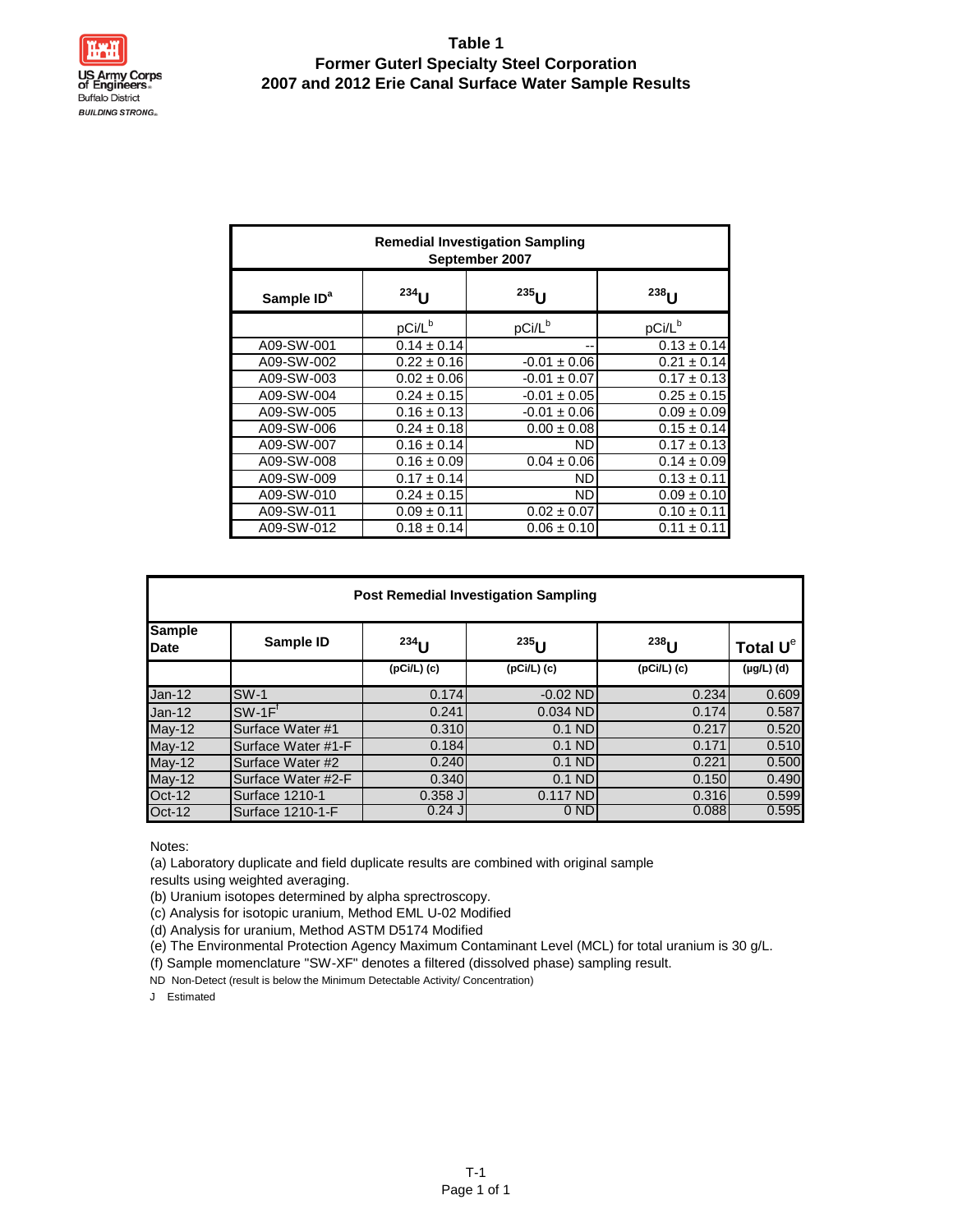

| Sample ID      | Sample<br>Date     | 234<br>(pCi/L) (a) | $235$ U<br>(pCi/L) (a) |                 | $238$ <sub>U</sub><br>$(pCi/L)$ (a) | <b>Total U</b><br>$(\mu g/L)$ (b) |         |
|----------------|--------------------|--------------------|------------------------|-----------------|-------------------------------------|-----------------------------------|---------|
|                |                    |                    | <b>On-Site Wells</b>   |                 |                                     |                                   |         |
|                | Aug-07             | 1.32               | $-0.005$ ND            |                 | 1.27                                | ٠.                                |         |
|                | Nov-07             | 1.03               | $0.046$ ND             |                 | 0.72                                | --                                |         |
| <b>MW-01</b>   | Sep-09             | 2.06               | 0.0263 ND              |                 | 1.24 ND                             | 3.21                              |         |
|                | Sep-10             | 1.98               | $0.126$ ND             |                 | 1.29                                | 3.28                              |         |
|                | Aug-11             | 1.86               | $0.02$ ND              |                 | 1.22                                | $4.00$ J                          |         |
|                | <b>Oct-12</b>      | 1.11               | 0.1                    |                 | 1.05                                | 3.44                              |         |
|                | Aug-07             | 1.46               | 0.07 ND                |                 | 1.3                                 | $\overline{a}$                    |         |
|                | Nov-07             | 0.83               | 0.056 ND               |                 | 0.93                                | --                                |         |
| $MW-01-Fc$     | Sep-09             | 1.7                | 0.221                  |                 | 1.18                                | 3.1                               |         |
|                | Sep-10             | 2.16<br>1.32       | 0.245                  | 0 <sub>ND</sub> | 1.75<br>1.24                        | 2.93<br>3.50J                     |         |
|                | Aug-11<br>Oct-12   | 1.15               | $-0.015$ ND            |                 | 0.799                               | 3.29                              |         |
|                | Aug-07             | 6.3                | 0.22                   |                 | 7.2                                 | --                                |         |
|                | Nov-07             | 6                  | 0.4                    |                 | 7.1                                 | Ξ.                                |         |
|                | Sep-09             | 12.4               | 1.02                   |                 | 15.5                                | 35.3                              |         |
| MW-02          | Sep-10             | 7.31               | 0.298                  |                 | 7.7                                 | 21.4                              |         |
|                | Aug-11             | 12.0               | 0.620                  |                 | 12.9                                | 41.3 J                            |         |
|                | Oct-12             | 7.4                | 0.472                  |                 | 7.97                                | 23.8                              |         |
|                | Aug-07             | 6.1                | 0.3                    |                 | 6.5                                 |                                   |         |
|                | Nov-07             | 5.85               | 0.33                   |                 | 7.1                                 | --                                |         |
| <b>MW-02-F</b> | Sep-09             | 12.5               | 0.728                  |                 | 12.2                                | 37.1                              |         |
|                | Sep-10             | 6.9                | 0.9                    |                 | 6.77                                | 21.8                              |         |
|                | Aug-11             | 9.68               | 0.360                  |                 | 10.4                                | 39.7                              | $\cdot$ |
|                | Oct-12             | 7.21               | 0.279                  |                 | 7.58                                | 24                                |         |
|                | Aug-07             | 2.38               | $0.13$ ND              |                 | 1.8                                 | --                                |         |
| MW-03          | Nov-07<br>Sep-09   | 1.89<br>1.2        | $-0.01$ ND<br>0.431    |                 | 1.56<br>1.04                        | --<br>2.78                        |         |
|                | Sep-10             | 1.44 ND            | 0.198                  |                 | 1.29                                | 1.95                              |         |
|                | Aug-11             | 0.880              | 0.040 ND               |                 | 0.920                               | 2.60                              |         |
|                | Aug-07             | 2.2                | 0.09                   |                 | 2.31                                |                                   |         |
|                | Nov-07             | 1.68               | 0.068 ND               |                 | 1.62                                | --                                |         |
| <b>MW-03-F</b> | Sep-09             | 1.43               | 0.274 ND               |                 | 1.64                                | 3.26                              |         |
|                | Sep-10             | 2.02               | 0.473                  |                 | 1.38                                | 1.86                              |         |
|                | Aug-11             | 1.06               | $0.010$ ND             |                 | 0.860                               | 2.50                              |         |
|                | Aug-07             | 17.8               | 0.72                   |                 | 16.2                                |                                   |         |
|                | Nov-07             | 17.3               | 0.66                   |                 | 15.7                                | --                                |         |
| MW-04          | Sep-09             | 15.3               | 0.92                   |                 | 13.4                                | 30.5                              |         |
|                | Sep-10             | 13.6               | 1.04                   |                 | 13.7                                | 39.9                              |         |
|                | Aug-11<br>$Oct-12$ | 14.9<br>15.5       | 0.870                  |                 | 14.4<br>13.9                        | 48.0<br>39.6                      |         |
|                |                    |                    | 0.748                  |                 |                                     |                                   |         |
|                | Aug-07<br>Nov-07   | 18.2<br>17.9       | 0.79<br>0.76           |                 | 15.9<br>16.8                        |                                   |         |
|                | Sep-09             | 13.3               | 0.554                  |                 | 12.8                                | 33.4                              |         |
| MW-04-F        | Sep-10             | 11.7               | 0.622                  |                 | 11                                  | 39.2                              |         |
|                | Aug-11             | 16.1               | 0.800                  |                 | 16.7                                | 46.0                              |         |
|                | Oct-12             | 14                 | 0.500                  |                 | 13                                  | 41.2                              |         |
|                | Aug-07             | 3.03               | 0.25                   |                 | 2.61                                | --                                |         |
|                | Nov-07             | 2.2                | 0.045 ND               |                 | 2.09                                | $\overline{\phantom{a}}$          |         |
| MW-05          | Sep-09             | 2.08               | 0.18                   |                 | 1.56                                | 5.16                              |         |
|                | Sep-10             | 3.62               | 0.546                  |                 | 2.64                                | 5.95                              |         |
|                | Aug-11             | 2.36               | 0.090                  |                 | 2.06                                | 6.10                              |         |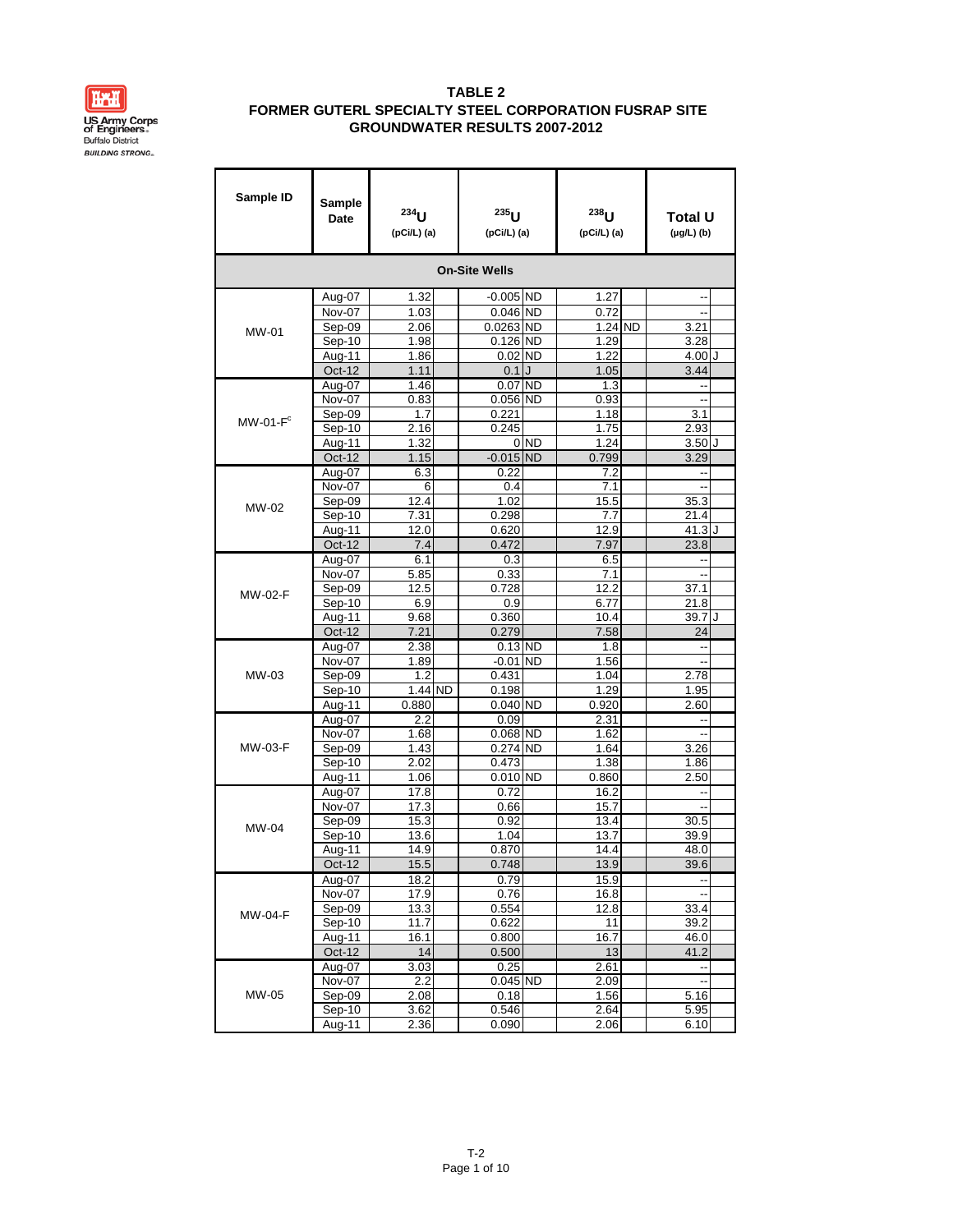

| Sample ID      | Sample<br><b>Date</b> | 234<br>(pCi/L) (a) | $235$ U<br>(pCi/L) (a)   |           | $238$ U<br>(pCi/L) (a) | Total U<br>$(\mu g/L)$ (b) |     |
|----------------|-----------------------|--------------------|--------------------------|-----------|------------------------|----------------------------|-----|
|                | Aug-07                | 3.19               | 0.25                     |           | 2.77                   |                            |     |
|                | Nov-07                | 2.16               | 0.15                     |           | 1.82                   | Ξ.                         |     |
| MW-05-F        | Sep-09                | 2.59               | 0.193                    |           | 2                      | 5.91                       |     |
|                | Sep-10                | 2.5                | 0.143                    |           | 2.03                   | 5.75                       |     |
|                | Aug-11                | 2.40               | 0.110                    |           | 2.21                   | 6.20                       |     |
|                | Aug-07                | 1.55               | $0.028$ ND               |           | 1.29                   |                            |     |
|                | Nov-07                | 3.91               | 0.15                     |           | 2.94                   | --                         |     |
| MW-06          | Sep-09                | 0.803              | $0.053$ ND               |           | 0.474                  | 1.2                        |     |
|                | Sep-10                | 1.92               | 0.231                    | . I       | 1.5                    | 5.07                       |     |
|                | Aug-11                | 1.77               | 0.03                     |           | 1.16                   | 3.60                       |     |
|                | Aug-07                | 1.3                | $0.06$ ND                |           | 1.06                   | ٠.                         |     |
|                | Nov-07                | 2.95               | $0.09$ ND                |           | 2.62                   | ٠.                         |     |
| <b>MW-06-F</b> | Sep-09                | $0.308$ ND         | $0.104$ ND               |           | 0.317                  | $0.819$ ND                 |     |
|                | Sep-10                | 2.81               | 0.38 ND                  |           | 2.1                    | 4.87                       |     |
|                | Aug-11                | 1.57               | 0.100                    |           | 1.04                   | 3.60                       |     |
|                | Sep-09                | 0.271 ND           | $0.267$ ND               |           | 0.487                  | 1.27                       |     |
| MW-07          | Sep-10                | 13.2<br>11.8       | 1.09<br>0.67             |           | 13.6<br>12.1           | 75.8<br>33.4               |     |
|                | Aug-11<br>Oct-12      |                    |                          |           |                        |                            |     |
|                |                       | 12.9<br>0.777      | 0.62<br>$0.187$ ND       |           | 12.3                   | 37.4<br>1.24               |     |
|                | Sep-09<br>Sep-10      | 11.2               | 0.693                    |           | 0.331<br>10.9          |                            |     |
| <b>MW-07-F</b> | Aug-11                | 10.5               | 0.540                    |           | 10.6                   | 33.9<br>32.4               |     |
|                | Oct-12                | 12.4               | 0.612                    |           | 12.3                   | 36.6                       |     |
|                | Aug-07                | 0.51               |                          | 0 ND      | 0.26                   | ٠.                         |     |
|                | Nov-07                | 0.41               | 0                        | <b>ND</b> | 0.26                   |                            |     |
| <b>MW-08</b>   | Sep-09                | 0.754              | 0.0376 ND                |           | $0.309$ ND             | 0.966 ND                   |     |
|                | Sep-10                | 0.79               | 0.12                     | <b>ND</b> | 0.48                   | 1                          | ND. |
|                | Aug-11                | $0.370$ J          | 0                        | ND, J     | $0.240$ J              | 1.10                       | J   |
|                | Aug-07                | 0.39               | $-0.005$ ND              |           | 0.18                   |                            |     |
|                | Nov-07                | 0.23               | $0.045$ ND               |           | $0.084$ ND             |                            |     |
| <b>MW-08-F</b> | Sep-09                | 0.667              | 0.0373 ND                |           | $0.111$ ND             | 0.809 ND                   |     |
|                | Sep-10                | 1.19               | 0.348                    |           | 0.718                  | 1                          | ND  |
|                | Aug-11                | 0.400              | $0.020$ ND               |           | 0.340                  | 1.10                       | J   |
|                | Aug-07                | 4.2                | 0.27                     |           | 4.99                   | ٠.                         |     |
|                | Nov-07                | 4.22               | 0.23                     |           | 4.5                    | ٠.                         |     |
| MW-09          | Sep-09                | 6.42               | 0.436                    |           | 6.8                    | 18.9                       |     |
|                | Sep-10                | 8.48               | 1.3                      |           | 8.66                   | 19.5                       |     |
|                | Aug-11                | 6.07               | 0.320                    |           | 6.48                   | $21.8$ J                   |     |
|                | Oct-12                | 11.3               | 0.427                    |           | 13.7                   | 41                         |     |
|                | Aug-07                | 4.74               | 0.16                     |           | 5.17                   | ٠.                         |     |
|                | Nov-07                | 4.03               | 0.22                     |           | 4.11                   | --                         |     |
| MW-09-F        | Sep-09                | 6.86               | 0.677                    |           | 8.38                   | 18                         |     |
|                | $Sep-10$              | 7.44               | 0.617                    |           | 6.85                   | 20.8                       |     |
|                | Aug-11                | 6.26               | 0.280                    |           | 6.70                   | $21.1$ J                   |     |
|                | Oct-12                | 12.5               | 0.745                    |           | 13.8                   | 41.1                       |     |
| MW-10          | Sep-09                | 0.596<br>1.25      | 0.0394 ND<br>$0.208$ $J$ |           | 0.491                  | $0.965$ ND<br>1.21         |     |
|                | Sep-10<br>Aug-11      | 0.580              | 0.020                    |           | 0.7<br>0.410           | 1.60                       |     |
|                | Sep-09                | 0.198              | $0.0889$ ND              |           | 0.36                   | $\mathbf{1}$               |     |
| <b>MW-10-F</b> | Sep-10                | 1.38               | 0.29J                    |           | 1.4                    | 1.17                       |     |
|                | Aug-11                | 0.650              | $0.010$ ND               |           | 0.530                  | 1.50                       |     |
|                |                       |                    |                          |           |                        |                            |     |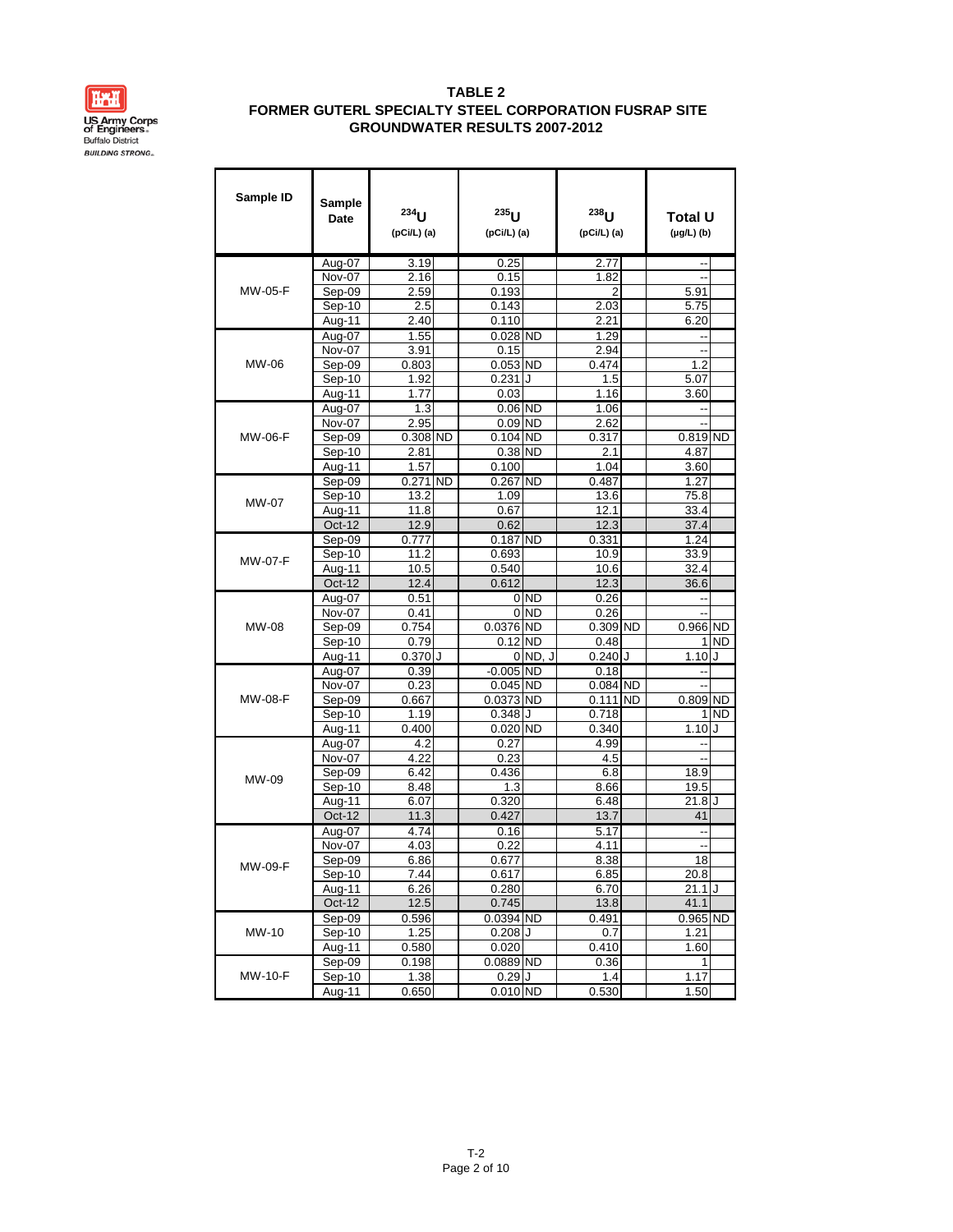

| Sample ID       | Sample<br>Date              | 234<br>(pCi/L) (a) | $235$ <sub>U</sub><br>(pCi/L) (a) |                 | $238$ <sub>U</sub><br>(pCi/L) (a) | Total U<br>$(\mu g/L)$ (b) |     |
|-----------------|-----------------------------|--------------------|-----------------------------------|-----------------|-----------------------------------|----------------------------|-----|
|                 | Aug-07                      | 1.82               | 0.13                              |                 | 1.9                               | ٠.                         |     |
|                 | Nov-07                      | 6.8                | 0.38                              |                 | 5.91                              | Ξ.                         |     |
| MW-11           | Sep-09                      | 1.36               | 0.27                              |                 | 1.27                              | 2.61                       |     |
|                 | Sep-10                      | 4.5                | 0.359                             |                 | 4.8                               | 20.9                       |     |
|                 | Aug-11                      | 4.13               | 0.260                             |                 | 4.56                              | 17.7                       | J   |
|                 | Oct-12                      | 10.1               | 0.521                             |                 | 10.6                              | 32.1                       |     |
|                 | Aug-07                      | 1.65               | 0.1                               |                 | 1.41                              | --                         |     |
|                 | Nov-07                      | 5.32               | 0.33                              |                 | 5.28                              |                            |     |
| <b>MW-11-F</b>  | Sep-09                      | 2.22               | $0.184$ ND                        |                 | 2.34                              | 6.39                       |     |
|                 | Sep-10                      | 8.62               | 1.19                              |                 | 7.77                              | 22.1                       |     |
|                 | Aug-11                      | 4.75               | 0.220                             |                 | 4.65                              | 14.5 J                     |     |
|                 | Oct-12                      | 10.8               | 0.741                             |                 | 12                                | 33                         |     |
| MW-12           | Sep-09                      | 0.7                | $0.0682$ ND                       |                 | 0.422                             | 1.31<br>1.68               |     |
|                 | Sep-10                      | 1.35<br>1.49       | 0.098<br>0.130                    |                 | 1.02<br>1.43                      | 3.90                       |     |
|                 | Aug-11                      |                    | 0.0123 ND                         |                 |                                   |                            |     |
| <b>MW-12-F</b>  | Sep-09<br>Sep-10            | 0.614              |                                   | J               | 0.482<br>0.782                    | $0.73$ ND<br>1.91          |     |
|                 | Aug-11                      | 0.99<br>1.06       | 0.261<br>0.140                    |                 | 1.36                              | 3.80                       |     |
|                 | Aug-07                      | 19.6               | 0.82                              |                 | 21                                |                            |     |
|                 | Nov-07                      | 20.3               |                                   |                 | 22.4                              |                            |     |
|                 | Sep-09                      | 30.5               | 1.83                              |                 | 32.4                              | 102                        |     |
| MW-13D          | Sep-10                      | 27.2               | 0.546                             |                 | 29                                | 72.6                       |     |
|                 | Aug-11                      | 23.9               | 1.13                              |                 | 24.6                              | 79.8                       |     |
|                 | $Oct-12$                    | 35.2               | 1.86                              |                 | 35.5                              | 109                        |     |
|                 | Aug-07                      | 21.4               | 0.98                              |                 | 20.9                              | ٠.                         |     |
|                 | Nov-07                      | 20.4               | 1.05                              |                 | 22.3                              | Ξ.                         |     |
|                 | Sep-09                      | 34.3               | 1.91                              |                 | 35.6                              | 106                        |     |
| <b>MW-13D-F</b> | Sep-10                      | 19.6               | $0.328$ J                         |                 | 20.9                              | 69.1                       |     |
|                 | Aug-11                      | 22.6               | 1.13                              |                 | 23.6                              | 80.2                       |     |
|                 | Oct-12                      | 35.2               | 1.47                              |                 | 36.1                              | 107                        |     |
|                 | Aug-07                      | 0.92               | 0.1                               |                 | 0.9                               | ٠.                         |     |
|                 | Nov-07                      | 1.52               | $0.021$ ND                        |                 | 1.08                              | $\overline{a}$             |     |
| MW-14           | Sep-09                      | 2.47               | 0.229                             |                 | 2.94                              | 6.39                       |     |
|                 | Sep-10                      | 2.02               | $0.157$ ND                        |                 | 1.73                              | 7.01                       |     |
|                 | Aug-11                      | 2.49               | 0.17                              |                 | 2.08                              | 8.00                       |     |
|                 | Aug-07                      | 0.87               | 0.036 ND                          |                 | 0.8                               |                            |     |
|                 | Nov-07                      | 0.93               | 0.048 ND                          |                 | 1.17                              | --                         |     |
| <b>MW-14-F</b>  | Sep-09                      | 2.44               | 0.251                             |                 | 2.83                              | 7                          |     |
|                 | Sep-10                      | 2.36               | 0.226                             | J               | 2.2                               | 7.29                       |     |
|                 | Aug-11                      | 2.49               |                                   | 0 <sub>ND</sub> | 2.09                              | 8.00                       |     |
|                 | Aug-07                      | 0.17               | $0.06$ ND                         |                 | $0.11$ ND                         | --                         |     |
|                 | Nov-07                      | 4.13               | 0.34                              |                 | 4.58                              | --                         |     |
| MW-15           | Sep-09                      | 1.03               | $0.14$ ND                         |                 | 0.387                             | 0.842 ND                   |     |
|                 | Sep-10                      | $0.688$ J          | $0.174$ J                         |                 | 0.459                             | $\mathbf{1}$               | ND. |
|                 | Aug-11<br>Aug-07            | 0.370<br>0.12      | 0.020 ND<br>$-0.005$ ND           |                 | 0.610<br>0.082 ND                 | 2.00                       |     |
|                 | $\overline{\text{Nov}}$ -07 | 5.7                | 0.33                              |                 | 7.2                               | ٠.                         |     |
| <b>MW-15-F</b>  | Sep-09                      | 0.4                | 0.0872 ND                         |                 | 0.633                             | 1.09                       |     |
|                 | Sep-10                      | 0.812              | 0.036 ND                          |                 | 0.643                             | 1.39                       |     |
|                 | Aug-11                      | 0.480              |                                   | 0 <sub>ND</sub> | 0.580                             | 1.50                       |     |
|                 |                             |                    |                                   |                 |                                   |                            |     |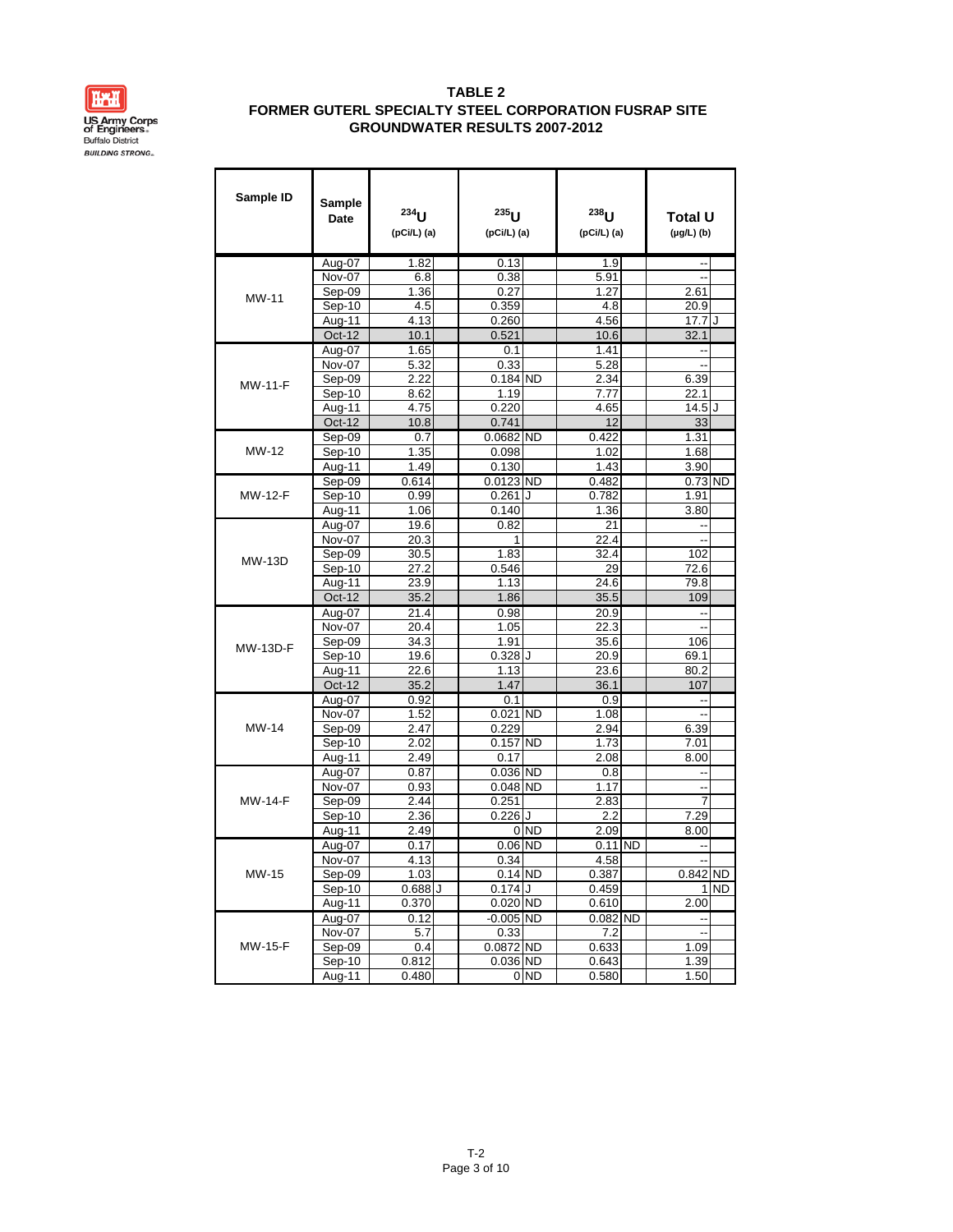

| Sample ID      | Sample<br>Date | $234$ U<br>(pCi/L) (a) | $235$ U<br>(pCi/L) (a) |           | $238$ U<br>(pCi/L) (a) | <b>Total U</b><br>$(\mu g/L)$ (b) |  |
|----------------|----------------|------------------------|------------------------|-----------|------------------------|-----------------------------------|--|
|                | Aug-07         | 5.55                   | 0.31                   |           | 6.3                    | --                                |  |
|                | Nov-07         | 8.6                    | 0.43                   |           | 9.6                    | Ξ.                                |  |
| MW-16          | Sep-09         | 11.4                   | 0.701                  |           | 10.3                   | 29.8                              |  |
|                | Sep-10         | 3.04                   | 0.198                  |           | 3.57                   | 21.9                              |  |
|                | Aug-11         | 8.80                   | 0.440                  |           | 9.70                   | 29.3                              |  |
|                | <b>Oct-12</b>  | 8.54                   | 0.382                  |           | 9.42                   | 27.1                              |  |
|                | Aug-07         | 5.59                   | 0.39                   |           | 6.4                    | ă,                                |  |
|                | Nov-07         | 9                      | 0.33                   |           | 9.7                    | Ξ.                                |  |
| <b>MW-16-F</b> | Sep-09         | 11                     | 0.905                  |           | 11.6                   | 32                                |  |
|                | Sep-10         | 7.03                   | 0.586                  |           | 8.18                   | 26.7                              |  |
|                | Aug-11         | 8.90                   | 0.450                  |           | 10.2                   | 27.7                              |  |
|                | $Oct-12$       | 9.19                   | 0.318                  |           | 9.86                   | 28.1                              |  |
|                | Aug-07         | 0.66                   | 0.071                  |           | 0.64                   | --                                |  |
|                | Nov-07         | 0.61                   | $0.016$ ND             |           | 0.57                   | L.                                |  |
| <b>MW-17</b>   | $Sep-09$       | 2.55                   | 0.319                  |           | 2.43                   | 6.21                              |  |
|                | Sep-10         | 2.65                   | 0.3                    |           | 2.48                   | 7.7                               |  |
|                | Aug-11         | 2.27                   | 0.180                  |           | 1.82                   | 8.50                              |  |
|                | Aug-07         | 0.78                   |                        | $0.1$ ND  | 0.93                   | $\overline{\phantom{a}}$          |  |
|                | Nov-07         | 0.48                   | $0.049$ ND             |           | 0.54                   | $\overline{a}$                    |  |
| <b>MW-17-F</b> | Sep-09         | 2.09                   | 0.136 ND               |           | 2.06                   | 6.86                              |  |
|                | Sep-10         | 2.43                   | 0.257                  | J         | 2.31                   | 7.16                              |  |
|                | Aug-11         | 2.39                   | 0.160                  |           | 2.30                   | 8.30                              |  |
|                | Aug-07         | 42                     | 2.2                    |           | 43.2                   | ٠.                                |  |
|                | Nov-07         | 40.4                   | 1.61                   |           | 39.2                   | Ξ.                                |  |
| MW-18          | Sep-09         | 54.2                   | 5.11                   |           | 51.4                   | 150                               |  |
|                | Sep-10         | 35.3                   | 0.373                  |           | 45                     | 126                               |  |
|                | Aug-11         | 38.8                   | 1.72                   |           | 39.6                   | 123J                              |  |
|                | Oct-12         | 48                     | 2.56                   |           | 49                     | 146                               |  |
|                | Aug-07         | 42.6                   | 1.66                   |           | 41.4                   | Ξ.                                |  |
|                | Nov-07         | 41.4                   | 2.08                   |           | 44.3                   | Ξ.                                |  |
| <b>MW-18-F</b> | Sep-09         | 51.9                   | 3.07                   |           | 50.4                   | 140                               |  |
|                | Sep-10         | 37                     | 0.973                  |           | 40.9                   | 125                               |  |
|                | Aug-11         | 37.7                   | 1.79                   |           | 36.6                   | 125 J                             |  |
|                | Oct-12         | 47.3                   | 2.87                   |           | 46.8                   | 149                               |  |
|                | Aug-07         | 2.22                   |                        | $0.1$ ND  | 2.18                   | $\overline{a}$                    |  |
|                | Nov-07         | 2.34                   | 0.12                   |           | 2.31                   | Ξ.                                |  |
| MW-19          | Sep-09         | 5.88                   | 0.149 ND               |           | 5.04                   | 11.9                              |  |
|                | Sep-10         | 6.33                   | 0.241                  | <b>ND</b> | 6.01                   | 19.9                              |  |
|                | Aug-11         | 4.52                   | 0.270                  |           | 4.77                   | 16.4J                             |  |
|                | Oct-12         | 6.3                    | 0.270                  |           | 6.36                   | 18.9                              |  |
|                | Aug-07         | 2.45                   | 0.061 ND               |           | 1.9                    |                                   |  |
|                | Nov-07         | 2.19                   | $0.09$ ND              |           | 2.27                   | ă.                                |  |
| <b>MW-19-F</b> | Sep-09         | 5.09                   | $0.266$ ND             |           | 4.37                   | 12.3                              |  |
|                | Sep-10         | 5.41                   | $0.163$ ND             |           | 5.4                    | 19.8                              |  |
|                | Aug-11         | 4.34                   | 0.190                  |           | 4.27                   | 12.9J                             |  |
|                | Oct-12         | 6.03                   | 0.377                  |           | 6.03                   | 18.8                              |  |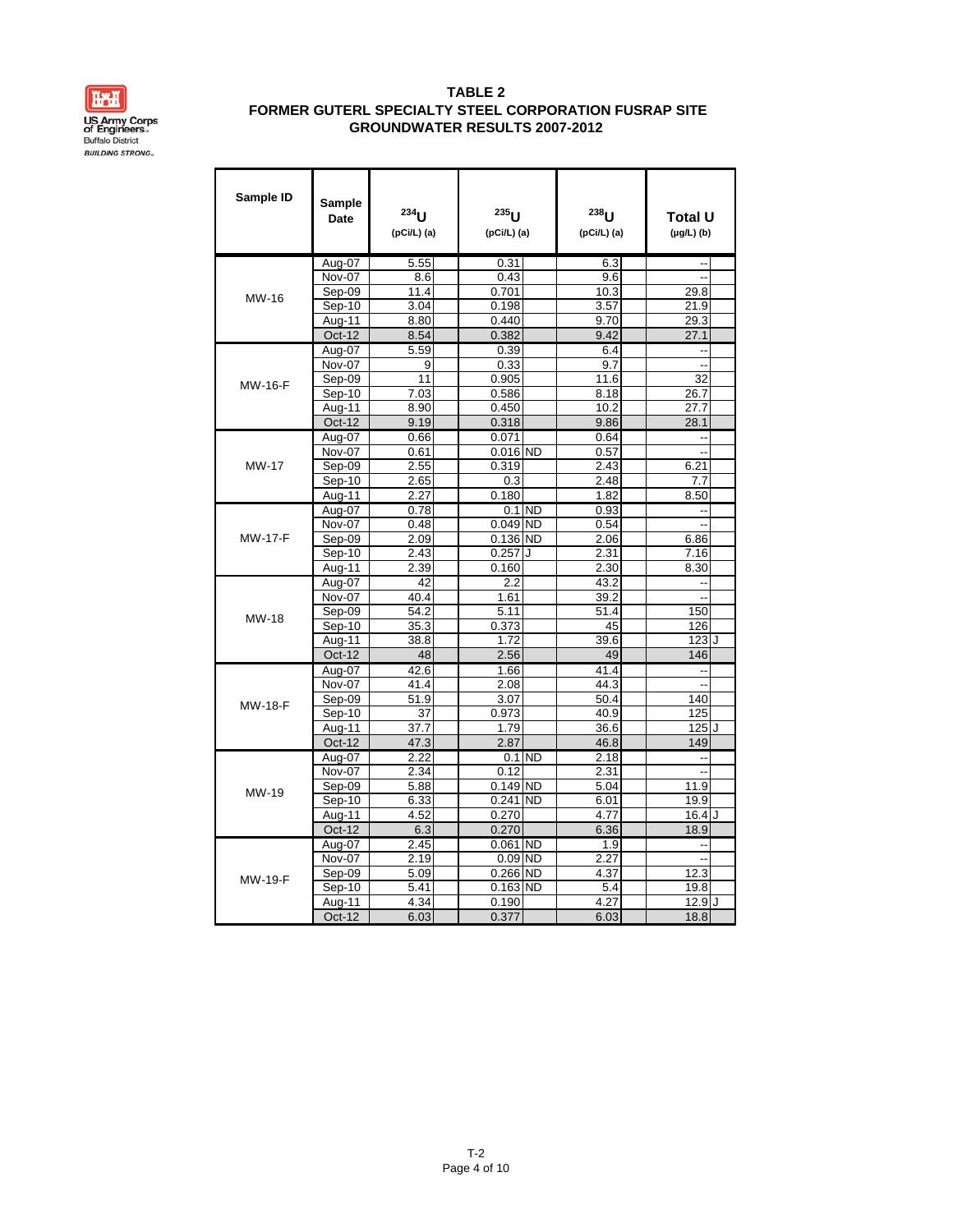

| Sample ID      | Sample<br>Date | $234$ U<br>(pCi/L) (a) | $235$ U<br>(pCi/L) (a) |              | $238$ U<br>(pCi/L) (a) | Total U<br>(µg/L) (b) |  |
|----------------|----------------|------------------------|------------------------|--------------|------------------------|-----------------------|--|
|                | Aug-07         | 3.36                   | 0.22                   |              | 3.67                   | $\overline{a}$        |  |
|                | Nov-07         | 3.84                   | 0.17                   |              | 3.86                   | Ξ.                    |  |
| <b>MW-20</b>   | Sep-09         | 4.84                   | 0.24                   |              | 4.64                   | 13.1                  |  |
|                | Sep-10         | 4.36                   | 0.373                  |              | 3.99                   | 12.2                  |  |
|                | Aug-11         | 4.50                   | 0.230                  |              | 4.27                   | 13.5                  |  |
|                | Oct-12         | 3.57                   | 0.222                  |              | 2.99                   | 9.57                  |  |
|                | Aug-07         | 3.64                   | 0.14                   |              | 3.78                   | --                    |  |
|                | Nov-07         | 3.59                   | 0.19                   |              | 3.5                    | Ξ.                    |  |
| <b>MW-20-F</b> | Sep-09         | 5.04                   | $0.205$ ND             |              | 4.82                   | 12.2                  |  |
|                | Sep-10         | 4.08                   | 0.16                   |              | 3.96                   | 13.7                  |  |
|                | Aug-11         | 3.89                   | 0.240                  |              | 3.82                   | 13.3                  |  |
|                | Oct-12         | 3.13                   | 0.176                  |              | 3.67                   | 9.98                  |  |
|                | Aug-07         | 1.91                   | $0.07$ ND              |              | 1.65                   | Ξ.                    |  |
|                | Nov-07         | $\overline{2}$         | $0.02$ ND              |              | 2.34                   | Ξ.                    |  |
| MW-21          | Sep-09         | 1.45                   | 0.0804 ND              |              | 1.05                   | 2.52                  |  |
|                | Sep-10         | 1.73                   | 0.694                  |              | 1.51                   | 4.46                  |  |
|                | Aug-11         | 0.730                  | 0.050                  |              | 0.79                   | 3.1                   |  |
|                | <b>Oct-12</b>  | 1.8                    | 0.092                  |              | 1.93                   | 5.4                   |  |
|                | Aug-07         | 1.69                   | 0.046 ND               |              | 1.32                   | ٠.                    |  |
|                | Nov-07         | 1.97                   | 0.12                   |              | 1.75                   | Ξ.                    |  |
| <b>MW-21-F</b> | Sep-09         | 1.2                    | 0.256                  |              | 1.22                   | 3.52                  |  |
|                | $Sep-10$       | 2.02                   | 0.269                  |              | 1.49                   | 3.57                  |  |
|                | Aug-11         | 1.03                   | 0.03 ND                |              | 0.093                  | 3.20                  |  |
|                | <b>Oct-12</b>  | 1.65                   | 0.139                  |              | 1.91                   | 5.20                  |  |
|                | Aug-07         | 23.3                   | 1.24                   |              | 22.7                   | --                    |  |
|                | Nov-07         | 4.85                   | 0.26                   |              | 4.98                   | Ξ.                    |  |
| <b>MW-22</b>   | Sep-09         | 31.7                   | 2.43 ND                |              | 29.2                   | 76.3                  |  |
|                | Sep-10         | 3.19                   | 2.9                    |              | 2.47                   | 9.09                  |  |
|                | Aug-11         | 24.3                   | 1.03                   |              | 24.8                   | 73.6 J                |  |
|                | <b>Oct-12</b>  | 4.31                   | 0.294                  |              | 3.99                   | 12.9                  |  |
|                | Aug-07         | 21.5                   | 1                      |              | 21.8                   | Ξ.                    |  |
|                | Nov-07         | 4.49                   | 0.19                   |              | 4.1                    | Ξ.                    |  |
| <b>MW-22-F</b> | Sep-09         | 28.4                   | 2.04                   |              | $\overline{21.8}$      | 82                    |  |
|                | Sep-10         | 2.69                   | $0.218$ J              |              | 0.218                  | 8.72                  |  |
|                | Aug-11         | 21.6                   | 1.05                   |              | 21.2                   | $65.1$ J              |  |
|                | <b>Oct-12</b>  | 4.38                   | 0.251                  |              | 4.45                   | 12.30                 |  |
|                | Aug-07         | 2.06                   | $0.044$ ND             |              | 1.97                   | ٠.                    |  |
|                | Nov-07         | 3.18                   | $0.09$ ND              |              | 3.5                    | Ξ.                    |  |
| MW-23          | Sep-09         | 3.26                   | $0.212$ ND             |              | 2.41                   | 6.91                  |  |
|                | $Sep-10$       | 3.89                   | $0.316$ $J$            |              | 4.84                   | 7.29                  |  |
|                | Aug-11         | 1.79                   | 0.110                  |              | 1.73                   | 6.70J                 |  |
|                | <b>Oct-12</b>  | 2.88                   | 0.108                  |              | 3.07                   | 8.72                  |  |
|                | Aug-07         | 2.71                   | $0.16$ ND              |              | 2.34                   | --                    |  |
|                | Nov-07         | 3.79                   | 0.076                  |              | 3.36                   | Ξ.                    |  |
| <b>MW-23-F</b> | Sep-09         | 2.71                   | 0.412                  |              | 3.3                    | 5.85                  |  |
|                | Sep-10         | 2.63                   | 0.198                  | $\mathbf{I}$ | 2.63                   | 8.51                  |  |
|                | Aug-11         | 1.74                   | 0.130                  |              | 1.64                   | 6.30J                 |  |
|                | Oct-12         | 2.46                   | 0.162                  |              | 2.64                   | 8.46                  |  |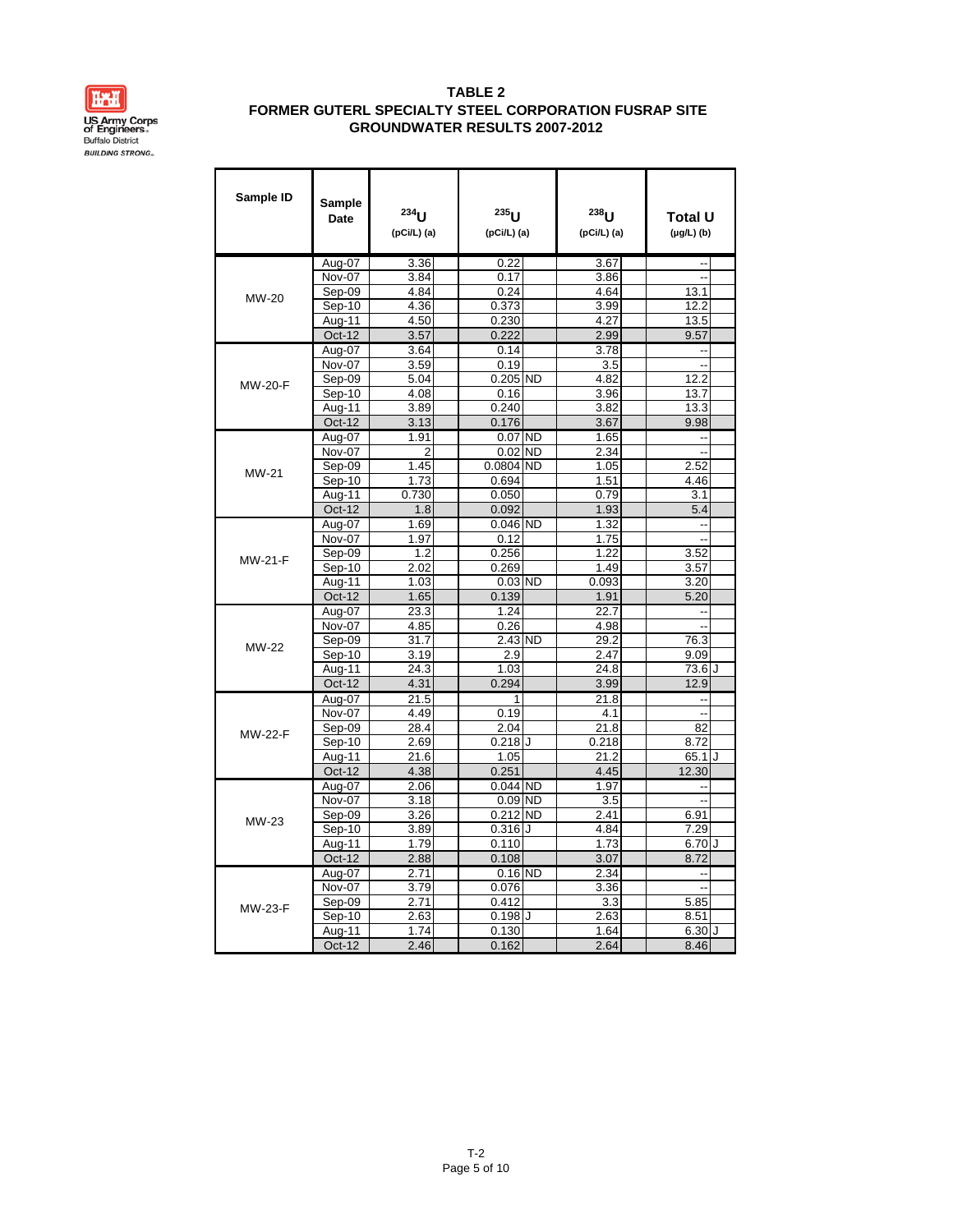

| Sample ID        | Sample<br>Date   | 234<br>(pCi/L) (a) | $235$ U<br>(pCi/L) (a) |                 | $238$ U<br>(pCi/L) (a) | Total U<br>$(\mu g/L)$ (b) |  |
|------------------|------------------|--------------------|------------------------|-----------------|------------------------|----------------------------|--|
|                  | Aug-07           | 0.28               | $0.025$ ND             |                 | 0.26                   |                            |  |
|                  | Nov-07           | 2.18               | 0.13                   |                 | 1.83                   | Ξ.                         |  |
| MW-24            | Sep-09           | 9.53               | 6                      |                 | 4.28                   | 4.22                       |  |
|                  | Sep-10           | 8.75               | 0.895                  |                 | 10.2                   | 24.6                       |  |
|                  | Aug-11           | 13.1               | 0.430                  |                 | 12.6                   | $39.8$ J                   |  |
|                  | <b>Oct-12</b>    | 2.78               | 0.107                  |                 | 2.75                   | 8.02                       |  |
|                  | Aug-07           | 0.37               |                        | 0 <sub>ND</sub> | 0.26                   | ٠.                         |  |
|                  | Nov-07           | 3.45               | 0.16                   |                 | 3.37                   | Ξ.                         |  |
| MW-24-F          | Sep-09           | 3.76               | $0.182$ ND             |                 | 3.73                   | 6.92                       |  |
|                  | Sep-10           | 10.2               | 0.793                  |                 | 10.8                   | 29.4                       |  |
|                  | Aug-11           | 12.5               | 0.510                  |                 | 11.6                   | 42.7 J                     |  |
|                  | Oct-12           | 4.12               | 0.178                  |                 | 4.39                   | 11.9                       |  |
|                  | Sep-09           | 65.7               | 5.18                   |                 | 69.7                   | 151                        |  |
| MW-25            | Sep-10           | 52.1               | 2.88                   |                 | 55                     | 198                        |  |
|                  | Aug-11           | 55.7 J             | $3.22$ U               |                 | 56.4 J                 | 176                        |  |
|                  | Oct-12           | 68.8               | 3.21                   |                 | 63.4                   | 166                        |  |
|                  | Sep-09           | 64.5               | 3.65                   |                 | 62.2                   | 170                        |  |
| MW-25-F          | Sep-10           | 53.5               | 3.97                   |                 | 55.9                   | 211                        |  |
|                  | Aug-11           | $58.5$ J           | $3.28$ $J$             |                 | $60.5$ J               | 171                        |  |
|                  | Oct-12           | 53                 | 2.25                   |                 | 60.9                   | 162                        |  |
|                  | Aug-07           | 65.8               | 2.65                   |                 | 65.6                   | --                         |  |
|                  | Nov-07           | 80                 | 5.3                    |                 | 77.9                   |                            |  |
|                  | Sep-09           | 61.9               | 4.04                   |                 | 62                     | 149                        |  |
| MW-26            | Sep-10           | 46.6               | 2.08                   |                 | 49.3                   | 162                        |  |
|                  | Aug-11<br>Feb-12 | 34.7<br>39.7JJ     | 1.97<br>1.62           |                 | 35.0<br>38.3           | 107<br>Ξ,                  |  |
|                  | <b>May-12</b>    | 52.7               | 2.36                   |                 | 54.4                   | 145                        |  |
|                  | Aug-12           | 49                 | 2.48                   |                 | 47.6                   | 155                        |  |
|                  |                  | 60                 | 2.79                   |                 | 58.7                   | Ξ.                         |  |
|                  | Aug-07<br>Nov-07 | 82                 | 4.17                   |                 | 78                     | --                         |  |
|                  | Sep-09           | 66.4               | 2.94                   |                 | 65.3                   | 144                        |  |
|                  | Sep-10           | 43.7               | 2.22                   |                 | 44.3                   | 160                        |  |
| MW-26-F          | Aug-11           | 32.1               | 1.62                   |                 | 32.7                   | 94.6                       |  |
|                  | Feb-12           | $48.4$ $J$         | 2.1                    |                 | $48.4$ J               | Ξ,                         |  |
|                  | <b>May-12</b>    | 54.5               | 2.62                   |                 | 55.7                   | 139                        |  |
|                  | Aug- $12$        | 46.6               | 1.87                   |                 | 46.3                   | 147                        |  |
|                  | Aug-07           | 1.17               | $0.08$ ND              |                 | 0.69                   | ٠.                         |  |
|                  | Nov-07           | 0.66               | 0                      |                 | 0.66                   | Ξ.                         |  |
|                  | Sep-09           | 0.908              | $0.171$ ND             |                 | 0.711                  | 2.4                        |  |
| MW-600D          | Sep-10           | 1.13               | 0.548                  |                 | 0.817                  | 2.25                       |  |
|                  | Aug-11           | 0.920              | $0.030$ ND             |                 | 0.780                  | 2.40                       |  |
|                  | Oct-12           | 0.715              | 0.040                  |                 | 0.616                  | 1.41                       |  |
|                  | Aug-07           | 3.78               | $0.17$ ND              |                 | 3.3                    | --                         |  |
|                  | Nov-07           | 0.86               | 0.043 ND               |                 | 0.86                   |                            |  |
|                  | Sep-09           | 1.28               | 0.0349 ND              |                 | 0.543                  | 1.92                       |  |
| MW-600D-F        | $Sep-10$         | 1.55               | $0.103$ ND             |                 | 0.801                  | 2.56                       |  |
|                  | Aug-11           | 1.28               | $0.050$ ND             |                 | 0.930                  | 2.50                       |  |
|                  | Oct-12           | 0.761              | 0.006                  |                 | 0.635                  | 1.54                       |  |
| MW-600S          | Sep-09           | 1.37               |                        | 0 <sub>ND</sub> | 1.4                    | 2.61                       |  |
| <b>MW-600S-F</b> | $Sep-09$         | 0.913              | 0.075 ND               |                 | 0.727                  | 1.49                       |  |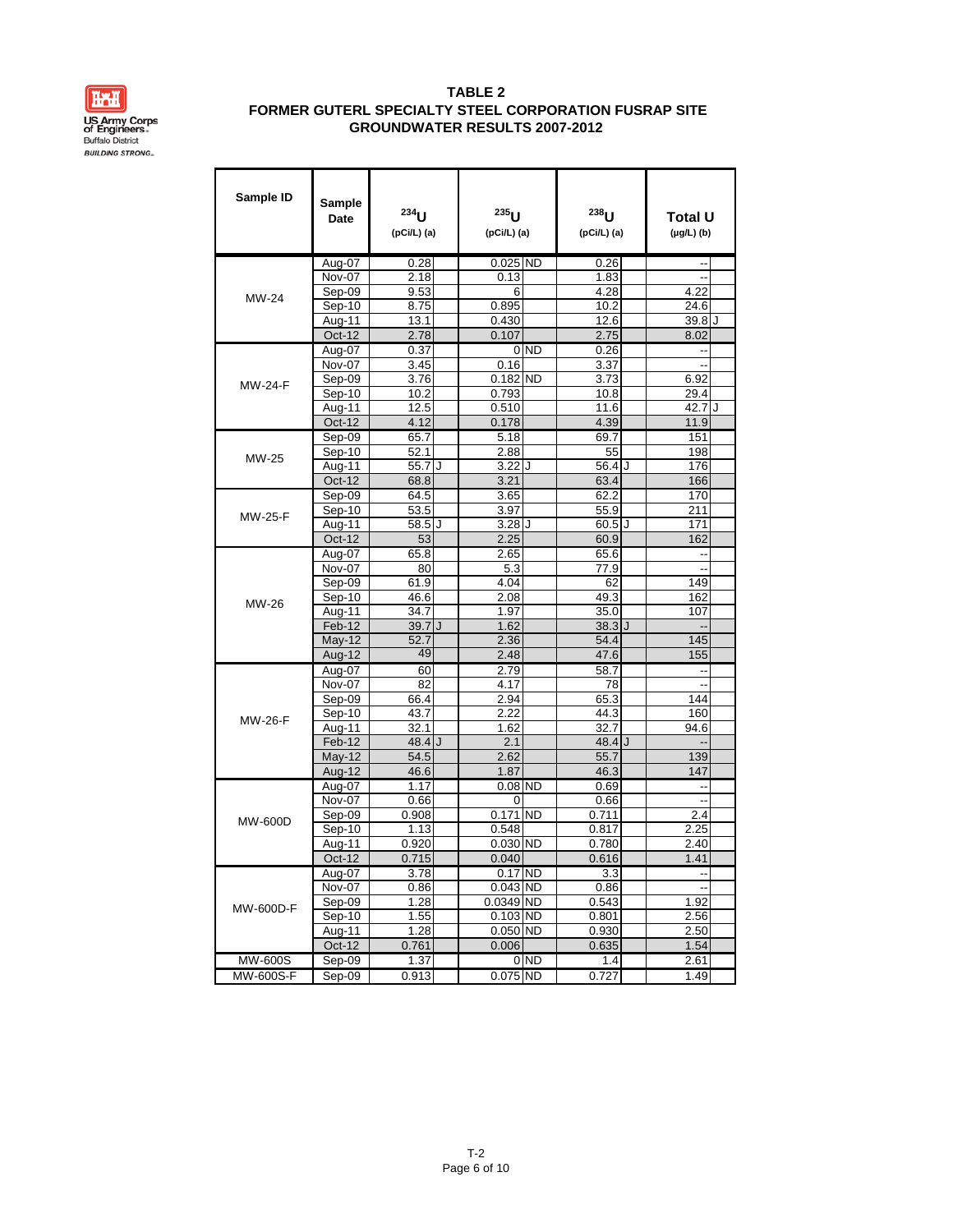

| Sample ID | Sample<br>Date | $234$ <sub>LI</sub><br>(pCi/L) (a) | $235$ U<br>(pCi/L) (a) | $238$ <sub>IJ</sub><br>(pCi/L) (a) | Total U<br>$(\mu g/L)$ (b) |     |
|-----------|----------------|------------------------------------|------------------------|------------------------------------|----------------------------|-----|
|           | Aug-07         | 5.83                               | 0.4                    | 5.23                               |                            |     |
|           | Nov-07         | 7.1                                | 0.45                   | 7                                  | Ξ.                         |     |
| MW-601D   | Sep-09         | 0.916                              | $0.173$ ND             | 0.84                               | 2.17                       |     |
|           | Sep-10         | 5.52                               | 0.486                  | 3.1                                | 7.81                       |     |
|           | Aug-11         | 2.54                               | 0.100                  | 2.66                               | 9.60                       |     |
|           | $Oct-12$       | 2.66                               | 0.077                  | 2.36                               | 7.30                       |     |
|           | Aug-07         | 6.3                                | 0.24                   | 6.5                                | Ξ.                         |     |
|           | Nov-07         | 8                                  | 0.48                   | 8.4                                | ٠.                         |     |
| MW-601D-F | Sep-09         | 1.53                               | $0.121$ ND             | 1.17                               | 3.43                       |     |
|           | Sep-10         | 3.94                               | 0.677                  | 2.79                               | 9.78                       |     |
|           | Aug-11         | 2.56                               | 0.130                  | 2.61                               | 10.6                       |     |
|           | Oct-12         | 2.82                               | 0.244                  | 2.83                               | 8.17                       |     |
|           | Aug-07         | 36                                 | 1.77                   | 37.5                               | --                         |     |
|           | Nov-07         | 25.6                               | 1.39                   | 26                                 | --                         |     |
| MW-602D   | Sep-09         | 53.7                               | 3.49                   | 47.4                               | 150                        |     |
|           | Sep-10         | 37.3                               | 0.828                  | 37.3                               | 109                        |     |
|           | Aug-11         | 36.5                               | 1.84                   | 36.0                               | 113                        |     |
|           | Oct-12         | 37.2                               | 1.95                   | 35.7                               | 110                        |     |
|           | Aug-07         | 39.1                               | 2.15                   | 39                                 |                            |     |
|           | Nov-07         | 27.6                               | 1.77                   | 29.8                               | Ξ.                         |     |
| MW-602D-F | Sep-09         | 47.7                               | 3.85                   | 47                                 | 133                        |     |
|           | Sep-10         | 34.3                               | 0.849                  | 37.7                               | 117                        |     |
|           | Aug-11         | 36.9                               | 2.08                   | 36.8                               | 112                        |     |
|           | Oct-12         | 36.3                               | 1.7                    | 36.5                               | 110                        |     |
|           | Aug-07         | 4.06                               | 0.2                    | 3.84                               | ٠.                         |     |
|           | Nov-07         | 5.06                               | $0.1$ ND               | 4.28                               | Ξ.                         |     |
| MW-603D   | Sep-09         | 2.65                               | 0.492                  | 2.12                               | 4.84                       |     |
|           | Sep-10         | 2.89                               | 0.199                  | 2.11                               | 4.86                       |     |
|           | Aug-11         | 2.86                               | 0.100                  | 2.76                               | 11.1                       | . I |
|           | Oct-12         | 2.51                               | 0.115                  | 2.23                               | 6.58                       |     |
|           | Aug-07         | 1.15                               | $0.02$ ND              | 0.86                               | --                         |     |
|           | Nov-07         | 3.92                               | $0.066$ ND             | 3.42                               | --                         |     |
| MW-603D-F | Sep-09         | 2.47                               | 0.29                   | 2.33                               | 4.88                       |     |
|           | Sep-10         | 2.79                               | 0.261                  | 2.74                               | 6.4                        |     |
|           | Aug-11         | 3.01                               | 0.190                  | 2.97                               | 8.2                        | J   |
|           | <b>Oct-12</b>  | 2.51                               | 0.115                  | 2.23                               | 6.58                       |     |
|           | Aug-07         | 23.5                               | 0.96                   | 23.7                               |                            |     |
|           | Nov-07         | 39                                 | 1.92                   | 38.2                               | $\sim$                     |     |
|           | Sep-09         | 39.3                               | 3.1                    | 39.3                               | 117                        |     |
| MW-604D   | Sep-10         | 44                                 | 0.778                  | 41.2                               | 140                        |     |
|           | Aug-11         | 37.1                               | 1.79                   | 37.0                               | 103                        |     |
|           | Feb-12         | 23.1                               | 1.05                   | 21.9                               |                            |     |
|           | <b>May-12</b>  | 29.2                               | 1.28                   | 28.8                               | 86.5                       |     |
|           | Aug-12         | 35.1                               | 1.5                    | 35.2                               | 108                        |     |
|           | Aug-07         | 22.8                               | 1.55                   | 24.7                               | --                         |     |
|           | Nov-07         | 43.2                               | 1.81                   | 42.3                               | Ŀ.                         |     |
|           | Sep-09         | 43.5                               | 3.06                   | 43.4                               | 104                        |     |
| MW-604D-F | $Sep-10$       | 36.2                               | 0.617                  | 37.2                               | 121                        |     |
|           | Aug-11         | 31.4                               | 1.52                   | 30.4                               | 101                        |     |
|           | Feb-12         | 22                                 | 1.28                   | 23.1                               |                            |     |
|           | <b>May-12</b>  | 31                                 | 1.52                   | 29.9                               | 76.4                       |     |
|           | Aug-12         | 34.5                               | 1.57                   | 33.5                               | 105                        |     |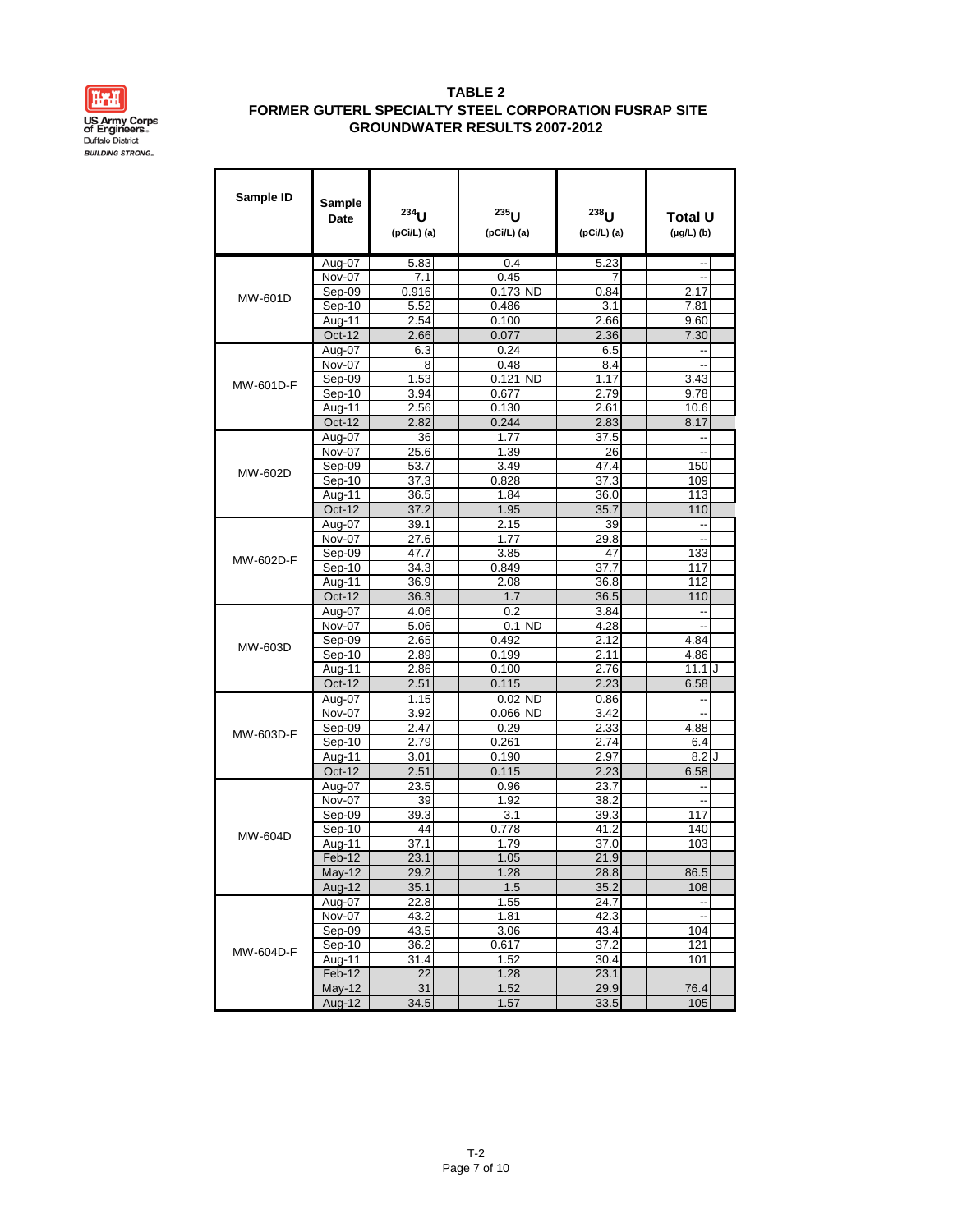

| Sample ID                     | Sample<br>Date          | 234<br>$(pCi/L)$ (a) | $235$ U<br>(pCi/L) (a) |                 | $238$ U<br>(pCi/L) (a) |           | Total U<br>$(\mu g/L)$ (b) |  |
|-------------------------------|-------------------------|----------------------|------------------------|-----------------|------------------------|-----------|----------------------------|--|
|                               | Aug-07                  | 67                   | 4.9                    |                 | 63                     |           | ٠.                         |  |
|                               | <b>Nov-07</b>           | 66.9                 | 3.23                   |                 | 68.2                   |           | ٠.                         |  |
|                               | Sep-09                  | 101                  | 5.45                   |                 | 101                    |           | 274                        |  |
| MW-605D                       | Sep-10                  | 74.1                 | 3.09                   |                 | 74.8                   |           | 248                        |  |
|                               | Aug-11                  | 67.9                 | 3.43                   |                 | 65.8                   |           | 214                        |  |
|                               | Feb-12                  | 87.3                 | 3.59                   |                 | 91                     |           |                            |  |
|                               | <b>May-12</b>           | 86.2                 | 4.09                   |                 | 87.8                   |           | 265                        |  |
|                               | Aug-12                  | 85.8                 | 3.75                   |                 | 82.6                   |           | 259                        |  |
|                               | Aug-07                  | 68                   | 3.6                    |                 | 64                     |           | Ξ.                         |  |
|                               | Nov-07                  | 70                   | 3.4                    |                 | 64.2                   |           |                            |  |
|                               | Sep-09<br>Sep-10        | 97.3<br>81.8         | 12.1<br>8.28           |                 | 88.8<br>84             |           | 238<br>254                 |  |
| MW-605D-F                     | Aug-11                  | 68.6<br>۱.           | 3.38                   | $\cdot$         | 67.1                   | ۱.        | 209                        |  |
|                               | Feb-12                  | 92.9                 | 3.99                   |                 | 91.2                   |           |                            |  |
|                               | $May-12$                | 90.2                 | 4.37                   |                 | 89.6                   |           | 256                        |  |
|                               | Aug-12                  | 78.7                 | 3.67                   |                 | 77.5                   |           | 251                        |  |
|                               | Sep-09                  | 2.86                 | 0.268                  |                 | 3.03                   |           | 7.24                       |  |
| MW-606D                       | Sep-10                  | 1.76                 | $0.18$ ND              |                 | 1.92                   |           | 6.91                       |  |
|                               | Aug-11                  | 2.60<br>J            | 0.190                  | J               | 2.91                   | J         | 7.50                       |  |
|                               | Sep-09                  | 2.62                 | 0.213                  |                 | 3.1                    |           | 5.67                       |  |
| MW-606D-F                     | Sep-10                  | 1.58                 | $0.118$ ND             |                 | 1.69                   |           | 6.09                       |  |
|                               | Aug-11                  | 2.88<br>J            | 0.060                  | $\cdot$         | 2.37                   | J         | 7.40                       |  |
|                               | Nov-07                  | 2.66                 | 0.16                   |                 | 2.9                    |           | ٠.                         |  |
| <b>MW-606DR</b>               | Sep-09                  | 5.27                 | 0.438                  |                 | 4.43                   |           | 13.2                       |  |
|                               | Sep-10                  | 5.77                 | 0.824                  |                 | 4.56                   |           | 12.8                       |  |
|                               | Aug-11                  | 3.37                 | 0.230                  |                 | 3.73                   |           | 12.8                       |  |
|                               | Nov-07                  | 2.51                 | 0.2                    |                 | 2.4                    |           | ٠.                         |  |
| <b>MW-606DR-F</b>             | Sep-09                  | 5.78                 | 0.555                  |                 | 6.42                   |           | 15                         |  |
|                               | Sep-10                  | 4.95                 | 0.396                  |                 | 4.76                   |           | 14.7                       |  |
|                               | Aug-11                  | 4.20<br>J            | $0.170$ J              |                 | 4.54 J                 |           | 12.4                       |  |
|                               | Aug-07                  | <b>ND</b><br>0.033   | $-0.008$ ND            |                 | $-0.01$                | <b>ND</b> |                            |  |
|                               | Nov-07                  | 0.023<br><b>ND</b>   | $-0.005$ ND            |                 | 0.064                  | <b>ND</b> | --                         |  |
| <b>MW-607D</b>                | Sep-09                  | 5.5                  | 0.269                  |                 | 4.92                   |           | 14.9                       |  |
|                               | Sep-10                  | 3.36                 | 0.178 ND               |                 | 3.71<br>4.99           |           | 10                         |  |
|                               | Aug-11<br><b>Oct-12</b> | 5.35<br>4.86         | 0.240<br>0.133         |                 | 5.05                   |           | 19.5<br>13.9               |  |
|                               | Aug-07                  | $0.064$ ND           | $0.019$ ND             |                 | $0.027$ ND             |           |                            |  |
|                               | Nov-07                  | 0.15                 | $-0.009$ ND            |                 | 0.009 ND               |           | ٠.                         |  |
|                               | Sep-09                  | 6.07                 | 0.456                  |                 | 6.52                   |           | 17.7                       |  |
| MW-607D-F                     | Sep-10                  | 4.95                 |                        | 0 <sub>ND</sub> | 3.01                   |           | 10.9                       |  |
|                               | Aug-11                  | 3.88                 | 0.110                  |                 | 4.04                   |           | 12.3                       |  |
|                               | Oct-12                  | 3.62                 | 0.316                  |                 | 4.74                   |           | 12.2                       |  |
| <b>MW-701DD</b>               | Aug-11                  | 0.89                 | 0.04                   |                 | 0.39                   |           | 1.4                        |  |
| <b>MW-701DD-F</b>             | Aug-11                  | 0.77                 | 0.03                   |                 | 0.46                   |           | 1.5                        |  |
| MW-702DD                      | Aug-11                  | 6.65                 | 0.1                    |                 | 1.84                   |           | 4.5                        |  |
| MW-702DD-F                    | Aug-11                  | 4.94                 | 0.120                  |                 | 1.47                   |           | 5.80                       |  |
| $\overline{\text{MW-7}}$ 03DD | Aug-11                  | 0.090                | $0.010$ U              |                 | 0.070                  |           | 0.280                      |  |
| MW-703DD-F                    | Aug-11                  | 0.020 ND             |                        | 0 <sub>ND</sub> | 0.020 ND               |           | 1.00 ND                    |  |
|                               | Aug-11                  | 9.35                 | 0.38                   |                 | 7.31                   |           | 23.5                       |  |
| <b>MW-704DD</b>               | Feb-12                  | 29.8                 | 1.2                    |                 | 23.8                   |           |                            |  |
|                               | $May-12$                | 25.3                 | 0.99                   |                 | 20.4                   |           | 67                         |  |
|                               | Aug-12                  | 32.7                 | 0.96                   |                 | 26.1                   |           | 102                        |  |
|                               | Aug-11                  | 10.8                 | 0.46                   |                 | 8.36                   |           | 26.3                       |  |
| <b>MW-704DD-F</b>             | Feb-12                  | 26.3                 | 1.15                   |                 | 22.6                   |           |                            |  |
|                               | $May-12$                | 27.8                 | 1.15                   |                 | 21.1                   |           | 65.8                       |  |
|                               | Aug-12                  | 27.6                 | 0.81                   |                 | 22.3                   |           | 68.1                       |  |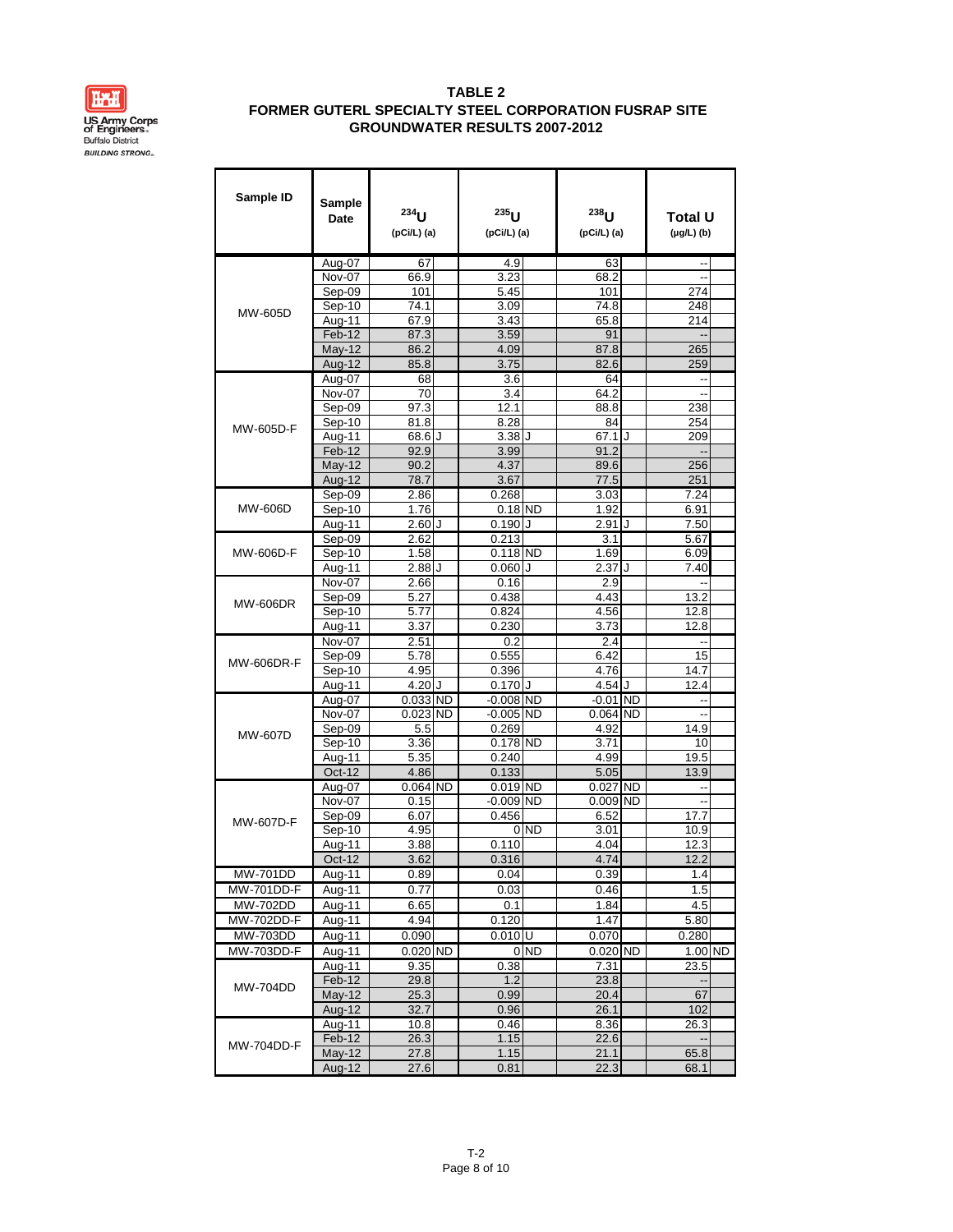

| Sample ID         | Sample<br>Date      | $234$ <sub>II</sub><br>(pCi/L) (a) | 235<br>(pCi/L) (a) |          | $238$ <sub>U</sub><br>(pCi/L) (a) | Total U<br>$(\mu g/L)$ (b) |
|-------------------|---------------------|------------------------------------|--------------------|----------|-----------------------------------|----------------------------|
| <b>MW-706DD</b>   | Aug-11              | 0.980                              | $0.020$ ND         |          | 0.480                             | 1.80                       |
| <b>MW-706DD-F</b> | Aug-11              | 0.950                              | $0.01$ ND          |          | 0.420                             | 1.70                       |
|                   | Aug-11              |                                    |                    |          |                                   | 34.5                       |
| <b>MW-707DD</b>   | Feb-12              | $7.76$ $J$                         | 0.14               |          | 5.14                              | Ξ.                         |
|                   | May-12              | 12.8                               | 0.28               |          | 3.54                              | 10.8                       |
|                   | Aug-12              | 14.8                               | 0.108              |          | 3.55                              | 11.2                       |
|                   | Aug-11              |                                    |                    |          |                                   | 33.9                       |
| <b>MW-707DD-F</b> | $Feb-12$            | $14.5$ $J$                         | 0.23               |          | 4.32                              |                            |
|                   | May-12              | 12.3                               | 0.18               |          | 3.51                              | 10.6                       |
|                   | Aug-12              | 9                                  | 0.129              |          | 2.73                              | 8.3                        |
|                   | Aug-11              | 7.18                               | 0.31               |          | 7.03                              | 22.4                       |
| <b>MW-708DD</b>   | Feb-12              | 7.1                                | 0.2                |          | 7.2                               | ٠.                         |
|                   | <b>May-12</b>       | 6.97                               | 0.4                |          | 6.72                              | 18                         |
|                   | Aug-12              | 7.04                               | 0.49               |          | 7.12                              | 20.2                       |
|                   | Aug-11              | 7.19                               | 0.30               |          | 6.90                              | 23.0                       |
| <b>MW-708DD-F</b> | Feb-12              | 7.99                               | 0.49               |          | 7.76                              | Ξ.                         |
|                   | <b>May-12</b>       | 7.37                               | 0.26               |          | 7.35                              | 18.3                       |
|                   | Aug-12              | 7.26                               | 0.27               |          | 6.68                              | 19.3                       |
|                   | Aug-11              | 16.8                               | 0.71               |          | 16.0                              | 52.8                       |
| <b>MW-709DD</b>   | Feb-12              | 25.5                               | 1.48               |          | 26.3                              | ٠.                         |
|                   | <b>May-12</b>       | 27.7                               | 1.05               |          | 28.7                              | 80                         |
|                   | Aug-12              | 28.4                               | 1.83               |          | 28.6                              | 82.7                       |
|                   | Aug-11<br>Feb-12    | 18.5<br>27.5                       | 0.70<br>1.01       |          | 17.4                              | 55.4<br>--                 |
| <b>MW-709DD-F</b> | <b>May-12</b>       | 27.2                               | 1.23               |          | 25.5<br>25.9                      | 80.4                       |
|                   | Aug-12              | 28.7                               | 1.66               |          | 29.4                              | 84.3                       |
|                   | Aug-11              | 19.1<br>IJ                         | 1.02               |          | 19.9                              | 67.5                       |
|                   | Feb-12              | 16.6                               | 0.81               |          | 16.8                              | Ξ.                         |
| <b>MW-710D</b>    | <b>May-12</b>       | 18.3                               | 0.99               |          | 17.6                              | 52.5                       |
|                   | Aug-12              | 18.8                               | 1.12               |          | 18.2                              | 53.8                       |
|                   | Aug-11              | 24.0 J                             | 1.20               |          | 23.8                              | 66.1                       |
|                   | Feb-12              | 17.3                               | 0.90               |          | 17.5                              |                            |
| MW-710D-F         | <b>May-12</b>       | 18.7                               | 0.91               |          | 19.4                              | 49.5                       |
|                   | Aug-12              | 19.9                               | 1.08               |          | 20                                | 52.3                       |
|                   | Aug-11              | 18.6                               | 1.02               |          | 19.1                              | 60.8                       |
| <b>MW-710DD</b>   | Feb-12              | 19.6                               | 0.93               |          | 21.3                              |                            |
|                   | May-12              | 21.7                               | 0.96               |          | 22.1                              | 59.1                       |
|                   | Aug-12              | 8.79                               | 0.59               |          | 9.6                               | 29.6                       |
|                   | $A\overline{ug-11}$ | 21                                 | 1.38               |          | 21.3                              | 67.0                       |
| <b>MW-710DD-F</b> | Feb-12              | 20                                 | 1.17               |          | 20.4                              |                            |
|                   | May-12              | 19                                 | 1                  |          | 19.1                              | 56.6                       |
|                   | Aug-12              | 9.28                               | 0.43               |          | 9.5                               | 28.9                       |
| <b>MW-712DD</b>   | Aug-11              | 13.2                               | 0.590              |          | 12.7                              | 38.7                       |
|                   | Oct-12              | 9.92                               | 0.590              |          | 10.3                              | 28.3                       |
| MW-712DD-F        | Aug-11              | 14.0                               | 12.4               |          | 12.4                              | 38.8                       |
|                   | Oct-12              | 9.97                               | 0.577              |          | 10.2                              | 30.8                       |
|                   | Aug-11              | 2.62                               | 0.06               |          | 1.26                              | 5.10J                      |
|                   | Feb-12              | 0.32                               |                    | $0.1$ ND | 0.23                              | $\overline{\phantom{a}}$   |
| <b>MW-713D</b>    | $May-12$            | 0.081                              |                    | $0.1$ ND | 0.122                             | $0.33$ $J$                 |
|                   | Aug-12              | 0.127                              |                    | $0.1$ ND | 0.093                             | 1 ND<br>$1$ ND             |
|                   | Oct-12              | --                                 |                    |          |                                   |                            |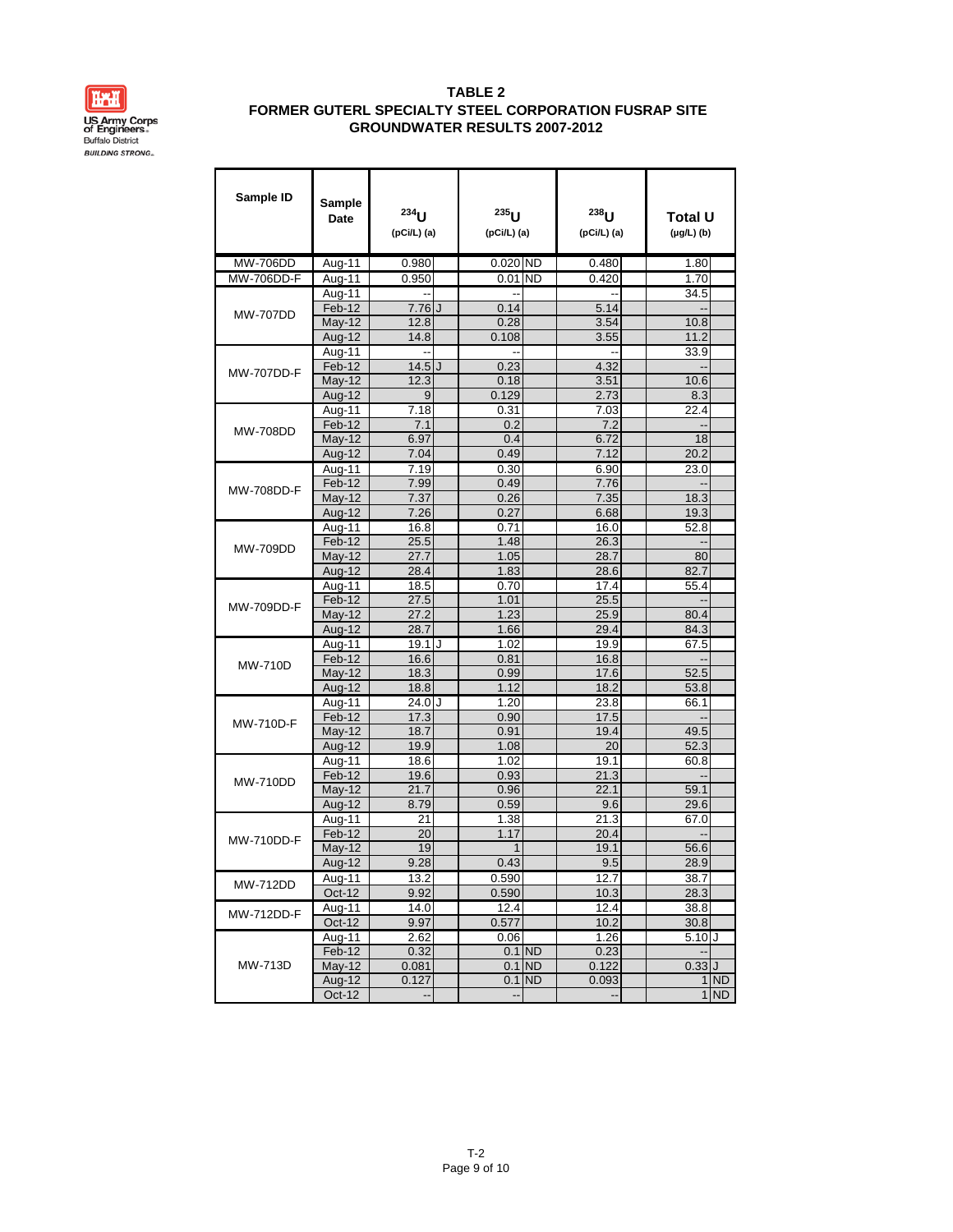

| Sample ID         | Sample<br>Date | $234$ U<br>$(pCi/L)$ (a) | $235$ U<br>$(pCi/L)$ (a) |                 | $238$ U<br>$(pCi/L)$ (a) |           | <b>Total U</b><br>$(\mu g/L)$ (b) |           |
|-------------------|----------------|--------------------------|--------------------------|-----------------|--------------------------|-----------|-----------------------------------|-----------|
|                   | Aug-11         | 2.67                     | 0.070                    |                 | 1.40                     |           | 4.70 J                            |           |
|                   | Feb-12         | 0.19                     |                          | $0.1$ ND        | 0.071                    |           |                                   |           |
| MW-713D-F         | $May-12$       | 0.103                    |                          | $0.1$ ND        | 0.075                    |           | $\mathbf{1}$                      | <b>ND</b> |
|                   | Aug-12         | 0.133                    |                          | $0.1$ ND        | 0.1                      | <b>ND</b> | $\mathbf{1}$                      | <b>ND</b> |
|                   | Oct-12         |                          |                          |                 |                          |           |                                   | $1$ ND    |
|                   |                |                          | <b>Off-Site Wells</b>    |                 |                          |           |                                   |           |
| MW-705D           | Aug-11         | 0.210                    | $0.010$ ND               |                 | 0.180                    |           | $0.890$ J                         |           |
| MW-705D-F         | Aug-11         | 0.500                    | 0.020 ND                 |                 | 0.470                    |           | 2.80J                             |           |
| <b>MW-705DD</b>   | Aug-11         | 0.510                    | 0.020                    |                 | 0.290                    |           | $0.890$ J                         |           |
| MW-705DD-F        | Aug-11         | 0.250                    |                          | 0 <sub>ND</sub> | 0.180                    |           | 0.370                             |           |
| <b>MW-711D</b>    | Aug-11         | 2.78                     | 0.090                    |                 | 2.68                     |           | 9.00                              |           |
|                   | $Oct-12$       | 1.54                     | 0.125                    |                 | 1.36                     |           | 4.02                              |           |
| <b>MW-711D-F</b>  | Aug-11         | 2.70                     | 0.160                    |                 | 2.30                     |           | 2.90J                             |           |
|                   | $Oct-12$       | 0.984                    | 0.079                    |                 | 1.05                     |           | 4.09                              |           |
| <b>MW-711DD</b>   | Aug-11         | $0.800$ ND               |                          | $0$ ND, $J$     | 0.710                    |           | 1.70J                             |           |
|                   | $Oct-12$       | 1.02                     | 0.039                    |                 | 1.03                     |           | 1.49                              |           |
| <b>MW-711DD-F</b> | Aug-11         | 1.29                     | $0.110$ ND               |                 | 0.55                     |           | 2.90J                             |           |
|                   | Oct-12         | 1.41                     | $-0.02$ ND               |                 | 0.83                     |           | 1.63                              |           |

| (a)<br>(b) | Analysis for isotopic uranium, Method EML U-02 Modified<br>Analysis for uranium, Method ASTM D5174 Modified |
|------------|-------------------------------------------------------------------------------------------------------------|
| (c)        | Sample momenclature "SW-XF" denotes a filtered (dissolved phase) sampling result.                           |
| F          | Filtered sample                                                                                             |
| pCi/L      | Picocuries per liter                                                                                        |
| $\mu$ g/L  | Micrograms per liter                                                                                        |
|            | Sample not analyzed for this parameter                                                                      |
| <b>ND</b>  | Non-Detect (result is below the Minimum Detectable Activity/Minimum Detectable Concentration)               |
| J          | Estimated                                                                                                   |